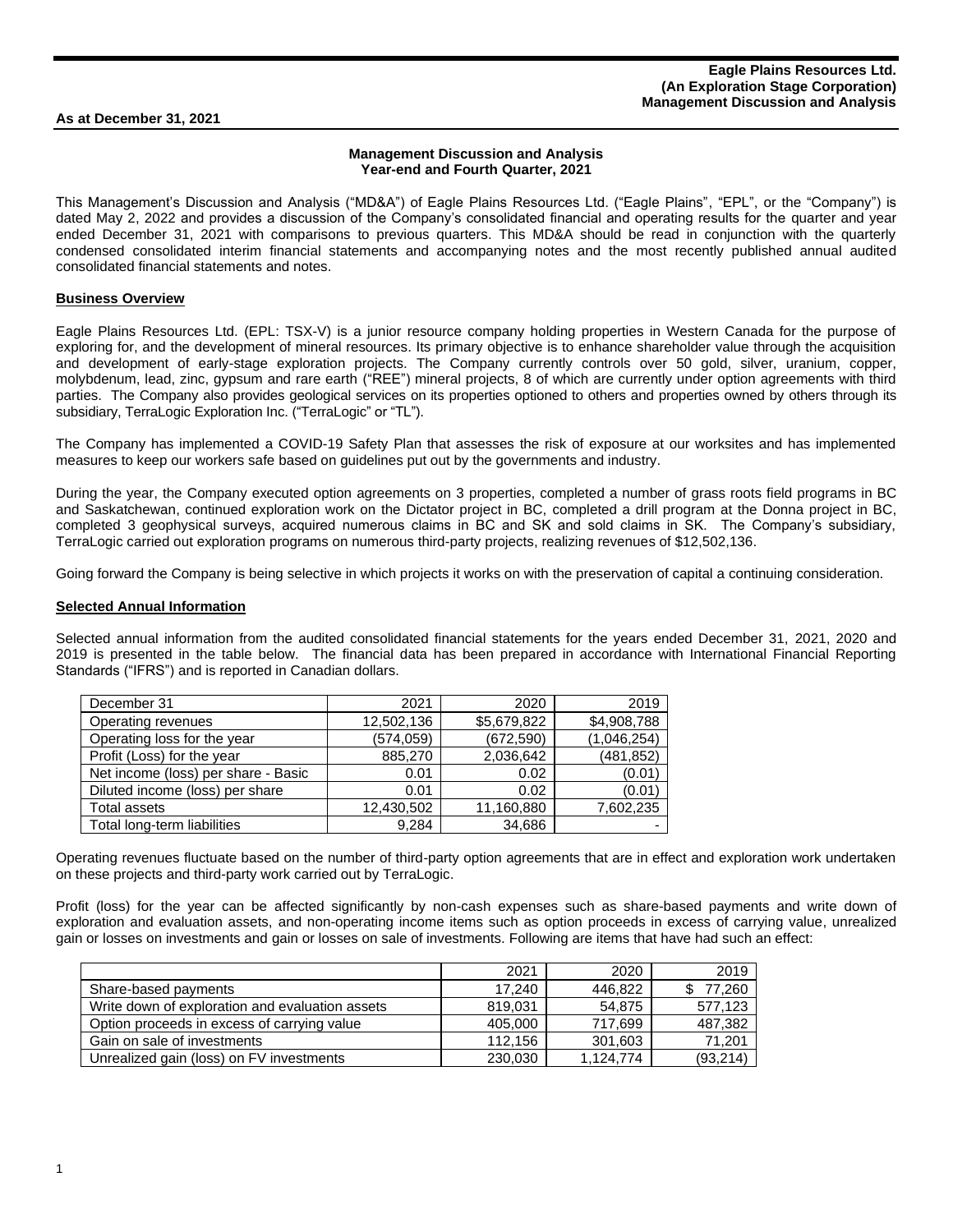# **RESULTS OF OPERATIONS - ANNUAL**

For the year ended December 31, 2021, the Company recorded a net income of \$885,270. This compares to net income of \$2,036,642 in 2020. The decrease in net income is the result of a decrease in Other items, as described on the statements of comprehensive income, to \$1,459,329 (2020 - \$2,709,232) offset by a reduction in the operating loss of \$574,059 (2020 – 672,590).

#### **Revenue**

Revenue from exploration services provided by the Company's wholly-owned subsidiary, TerraLogic, on optioned and third-party properties was \$12,502,136 (2020 - \$5,679,822) and resulted in a gross profit for geological services of \$1,730,716 (13.8%) (2020 - \$940,540 (16.6%)). The increase in revenue is due to a large increase in exploration programs contracted and gross profit is affected due to the composition of wages versus services included in revenues.

Revenues of \$3,280,428 (2020 - \$3,129,052) in British Columbia and \$9,221,708 (2020 - \$2,550,770) in Saskatchewan were generated by TerraLogic on third party contracts.

The Company included in income, option proceeds in excess of carrying value of \$405,000 (2020 - \$717,699). These excess proceeds are the result of shares and cash received pursuant to various option agreements during the year in excess of the carrying value of the respective exploration and evaluation assets.

Other income of \$671,792 (2020 - \$190,513) is comprised of:

- rental income of \$29,508 (2020 \$30,008)
- operator fees of \$120,260 (2020 \$73,049)
- sale of claims/NSR of \$456,784 (2020 \$75,084)
- services provided of \$57,358 (2020 \$11,157)
- miscellaneous items of \$7,882 (2020 \$1,215)

Investment income of \$9,396 (2020 - \$31,828) is comprised of interest earned on deposits. The decrease is due to reduced interest rates on investments.

The Company included \$24,253 (2020 - \$16,487) in income for the premium paid on flow-through shares issued in the year. The premium on flow-through shares represents the estimated premium investors paid for flow-through shares and as the flow-through funds are expended the premium is recognized as other income.

The Company recorded a recovery of expenses in 2020 of \$282,749 for spin-out costs reimbursed by Taiga Gold Corp. per the 2018 Plan of Arrangement.

The Company sold equipment during the year, receiving proceeds of \$7,000 (2020 - \$33,095) with resultant gains on disposal of equipment of \$6,702 (2020 - \$43,579).

The Company sold investments during the year, receiving proceeds of \$182,008 (2020 - \$639,302) with resultant gains on sale recorded of \$112,156 (2020 - \$301,603). The gains are the result of the junior resource market improving. The Company recorded unrealized gains (losses) on FV investments in the year of \$230,030 (2020 - \$1,124,774).

#### **Expenditures**

For the year ended December 31, 2021, total geological expenses increased to \$10,771,420 (2020 - \$4,739,282) in direct relation to the increase in revenue.

Operating expenses for the year were \$1,426,500 (2020 – \$1,072,616).

Administration costs increased to \$1,142,744 (2020 - \$760,375). The most notable items for the increase is the covid wage subsidy received in 2020 of \$197,000 reducing costs, whereas \$nil was received in 2021, and increased wage costs of \$113,000. Other significant variances were small tools purchased of \$65,000 (2020 - \$15,280) due to an increase in exploration programs carried out in 2021.

Professional fees remained constant at \$91,213 (2020 - \$95,085). Public company costs decreased to \$33,163 (2020 - \$39,359) due mostly to fees of \$5,026 related to a financing in September 2020.

Trade shows, travel and promotion decreased to \$159,380 (2020 - \$177,797) due to less media advertising.

The Company recorded share-based payments of \$17,240 (2020 - \$446,822) for options granted and/or vested in the year.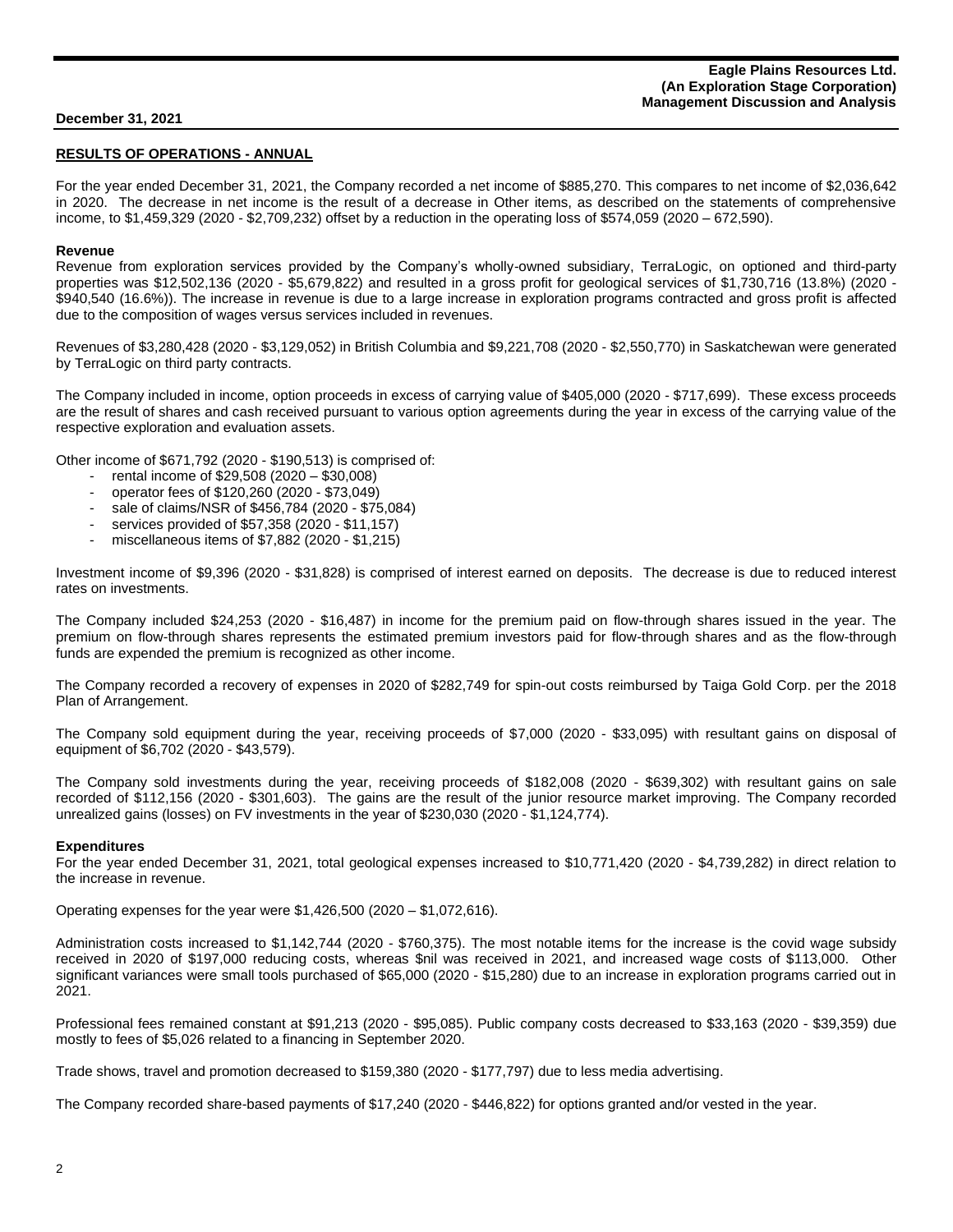# **RESULTS OF OPERATIONS – ANNUAL - continued**

The Company wrote down \$819,031 (2020 - \$54,875) of deferred exploration expenditures on properties determined to be impaired as pronounced in IFRS 6. Planned exploration programs were not proposed on certain projects which causes impairment per IFRS 6 (see note 3(d) in the consolidated financial statements).

A bad debt allowance (recovery) of \$(105) (2020 - \$200) was recorded in respect of an amount receivable from a former related party.

#### **Liquidity and Financial Resources**

At December 31, 2021, the Company had working capital of \$9,508,755 (2020 - \$8,193,004). Working capital increased due to proceeds from securities sold throughout the year, securities and cash received from option agreements, proceeds from options exercised and income received on sales by TerraLogic offset by ongoing operating and exploration costs. The Company held cash and cash equivalents of \$5,005,708 (2020 - \$4,836,721).

The Company held receivables of \$659,149 (2020 - \$526,072) primarily for work performed by TerraLogic on third party contracts and 95% have been collected as at March 17, 2021.

At December 31, 2021, the Company held investments comprised of publicly traded securities having a market value of \$4,533,864 (2020 - \$3,415,145). The increase is due to an uptake in the securities markets and the receipt of shares pursuant to various option agreements. Market value is based on closing quoted bid prices for publicly traded shares and may not approximate trading prices at the time of disposition. Management regularly reviews the portfolio and makes decisions for trading based on current market trends and requirements of the Company.

The Company holds term deposits with maturity dates of greater than three months, classified as long-term, in the amounts of \$127,778 (2020 - \$99,289) as reclamation bonds and term deposits of \$278,947 (2020 – \$277,957), included in the cash and cash equivalents balance of \$5,005,708 (2020 - \$4,836,721), for the guarantee of company credit cards. Term deposits classified as cash and cash equivalents are cashable on demand, as long as credit cards are cancelled.

On September 25, 2020, the Company closed a non-brokered public offering. The financing was offered to arms-length and non-arm's length investors and was comprised of 1,015,000 non-flow-through units and 2,037,000 flow-through units for a total issuance of 3,052,000 shares and gross proceeds of \$529,060. Non-flow-through units were sold at a price of \$0.16 per unit, each unit consisting of a non-flow-through common share and one-half non-flow-through common share purchase warrant, each whole warrant exercisable at \$0.30 for a 24-month period. Flow-through units were sold at a price of \$0.18 per unit, each unit consisting of a flow-through common share and a one-half non-flow-through common share purchase warrant, each whole warrant exercisable at \$0.30 for a 24-month period. On issuance, the Company bifurcated the flow-through share into i) a flow-through share premium in the amount \$40,740, equal to the estimated premium investors pay for the flow-through feature, which is recognized as an other liability, and ii) share capital. Upon expenses being incurred, the Company derecognizes the other liability and recognizes a deferred tax liability for the amount of tax reduction renounced to the shareholders. The premium is recognized as other income and the related deferred tax is recognized as a tax provision.

The Company owns its own office facilities and acreage outside of Cranbrook, complete with house, work shop and drill-core logging facility. Revenue is generated from the rental of these facilities when not used in on-going operations.

The Company is committed to incur exploration expenditures of \$nil in 2022 (2021 – \$218,277) to meet the renouncement requirements from the issuance of flow-through shares in September 2020.

The Company is party to an option agreement wherein it has a commitment to make option payments of \$15,000 cash and issue 50,000 shares per year over the next three years and make exploration expenditures of \$75,000 in 2022 to fulfil the option agreement.

The Company has long term lease liabilities of \$9,284 (2020 - \$34,686) payable over the next two years.

The Company's continuing operations can be financed by cash on hand and/or the liquidation of marketable securities. Expanded operations or aggressive exploration programs would require additional financing, primarily through the public equity markets, or through joint venture partnerships. Circumstances that could affect liquidity are significant exploration successes or lack thereof, new acquisitions, changes in metal prices and the general state of the equity markets for junior exploration companies. The exploration and development programs of the Company are determined by management with all of the above taken into consideration.

#### **Investments**

The Company held public traded securities having a market value of \$4,533,864 (2020 - \$3,415,145) comprised of common shares of current and former third party optionees, issued to the Company in accordance with the terms of certain option agreements. The Company received 5,068,169 (2020 – 2,900,000) shares pursuant to property option agreements recorded at a value of \$958,541 (2020 - \$701,500). Management sold investments during the year realizing proceeds of \$182,008 (2020 - \$639,302) with resultant gains on sales recorded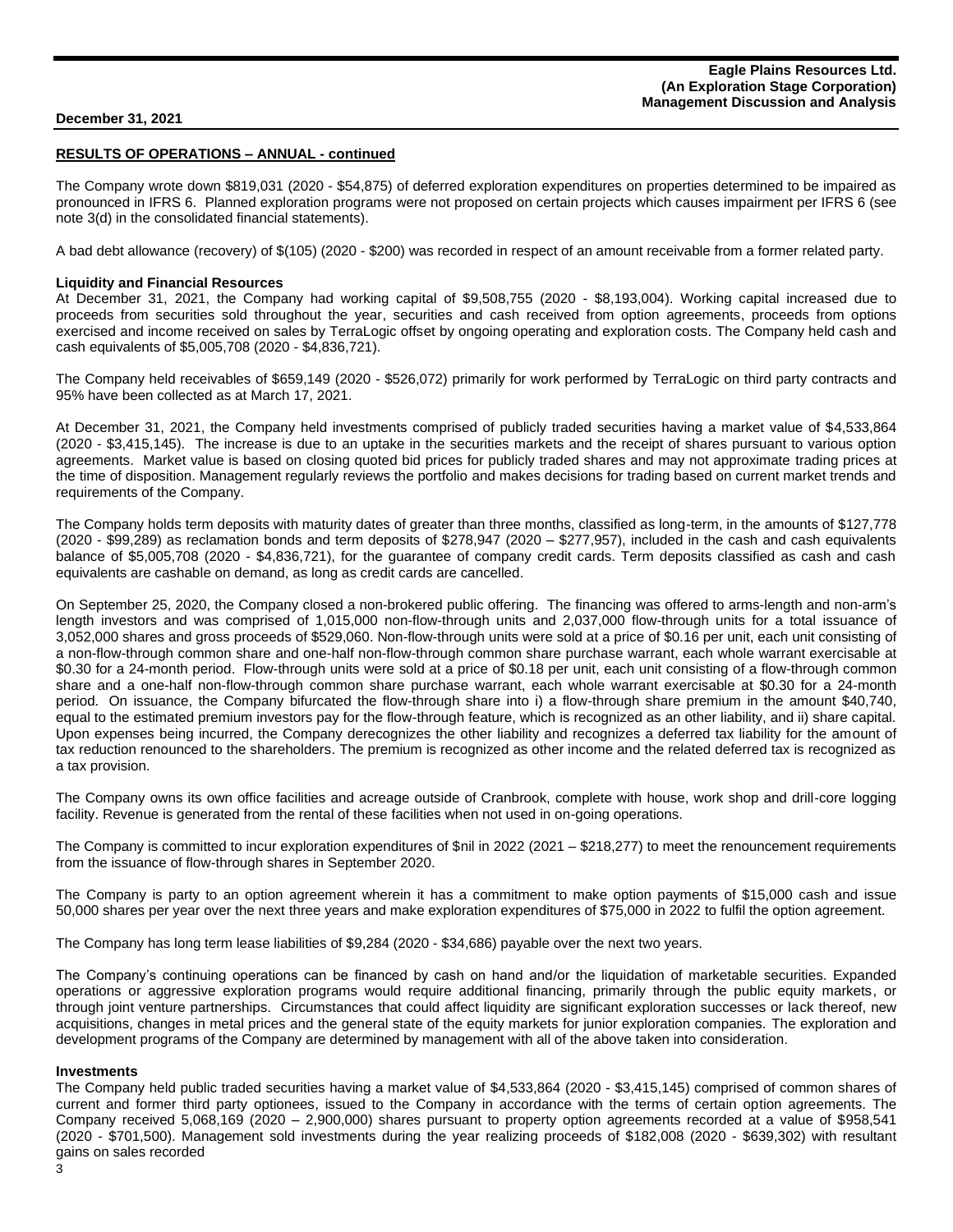#### **Investments - continued**

of \$112,156 (2020 - \$301,603). The increase in market value is due to an uptake in the securities market during the year and the receipt of shares pursuant to various option agreements.

The Company holds term deposits of \$1,955,247 (2020 - \$3,227,325) for terms of less than 90 days, cashable on demand, and \$278,947 (2020 – \$277,957), for the guarantee of company credit cards, which are cashable on demand, as long as credit cards are cancelled. All are classified as cash and cash equivalents.

The market value is based on closing bid prices for publicly traded shares and may not approximate trading prices at the time of disposition. Management regularly reviews the portfolio and makes decisions for trading based on current market trends and requirements of the Company.

#### **Exploration and Evaluation Assets**

The required detailed schedule of Exploration and Evaluation Assets for the year is included in the Company's consolidated financial statements. For details of option agreements on properties refer to Note 7 in the consolidated financial statements.

During the year ended December 31, 2021, the Company made acquisition and exploration expenditures of \$910,912 (2020 - \$562,993) and received option payments of \$673,222 (2020 - \$825,500). As a result of option payments received, the Company recorded in income, option proceeds in excess of carrying value of \$405,000 (2020 - \$717.699). A BCMETC claim of \$157,825 (2020 - \$64,727) is being claimed for the year. The Company wrote down exploration and evaluation assets of \$819,031 (2020 - \$54,875). Exploration and evaluation assets totaled \$505,474 at December 31, 2021, down from \$839,640 at December 31, 2020. See Schedule 1 – Exploration and evaluation and Schedule 2 – Acquisition and exploration additions to the consolidated financial statements.

#### Following are synopses of current Eagle Plains' properties with activity under option agreements:

#### **British Columbia**

#### **Acacia** (Au,Ag,Pb,Cu)

The Acacia Property is located approximately 60 km NE of Kamloops. The 4715 ha property was staked by Eagle Plains in 1999 covering a fertile stratigraphic package that hosts a number of base- and precious-metal deposits. The claims are owned 100% by Eagle Plains with no royalties or other encumbrances. Access is by a network of all-weather logging and historical roads.

#### Project Highlights

- Adjacent to the past producing Homestake and Samatosum Mines
- Numerous high-grade showings, geochemical and geophysical anomalies
- Excellent geology/alteration favorable for polymetallic VMS deposits
- Excellent infrastructure including numerous forestry roads and nearby hydro & rail
- Encouraging exploration to date

On September 30, 2019, the Company executed an option agreement with 37 Capital Corp. ("37") whereby 37 may earn up to a 60% interest in the Acacia property located in central British Columbia. Under terms of the agreement, 37 may earn a 60% interest by completing \$2,500,000 in exploration expenditures and issuing 300,000 voting-class common shares to Eagle Plains over 5 years. On October 15, 2020, Eagle Plains amended the terms of the option agreement with 37 whereby Eagle Plains will receive an additional 50,000 shares of 37 in lieu of 37 not completing the required exploration expenditures in 2020. In addition, 37 made a firm commitment to incur a total of \$200,000 in exploration expenditures by August 31, 2021.

The Acacia property is considered to have excellent potential for hosting volcanogenic massive sulphide ("VMS") deposits. These deposits typically contain both base and precious metals, and occur in clusters and/or stacked lenses. The property covers a fertile stratigraphic assemblage which hosts a number of nearby, on-strike base and precious-metal VMS deposits including the Rea Gold, K7, Twin 3 and past-producing Samatosum Mine, located approximately 2.5 km northwest of current property boundary. Past drilling within target stratigraphy northwest of current property boundary returned values from trace quantities up to 10.6 g/t Au, 335.3 g/t Ag, 3.13 % Zn, 2.74% Pb, and 0.55% Cu over 2.37 m. *Management cautions that past results or discoveries on proximate land are not necessarily indicative of the results that may be achieved on the Acacia property*.

A comprehensive compilation and target generation exercise was completed by Eagle Plains in early 2017 which included 13,461 soil, 1023 rock and 51 silt samples, 45 trenches, 26 drill-holes and numerous geological and geophysical surveys from past operators Homestake Minerals, Omni Resources, Falconbridge Copper and Esso Minerals.

The Company was notified on November 8, 2021 by 37 Capital that they were terminating the option agreement.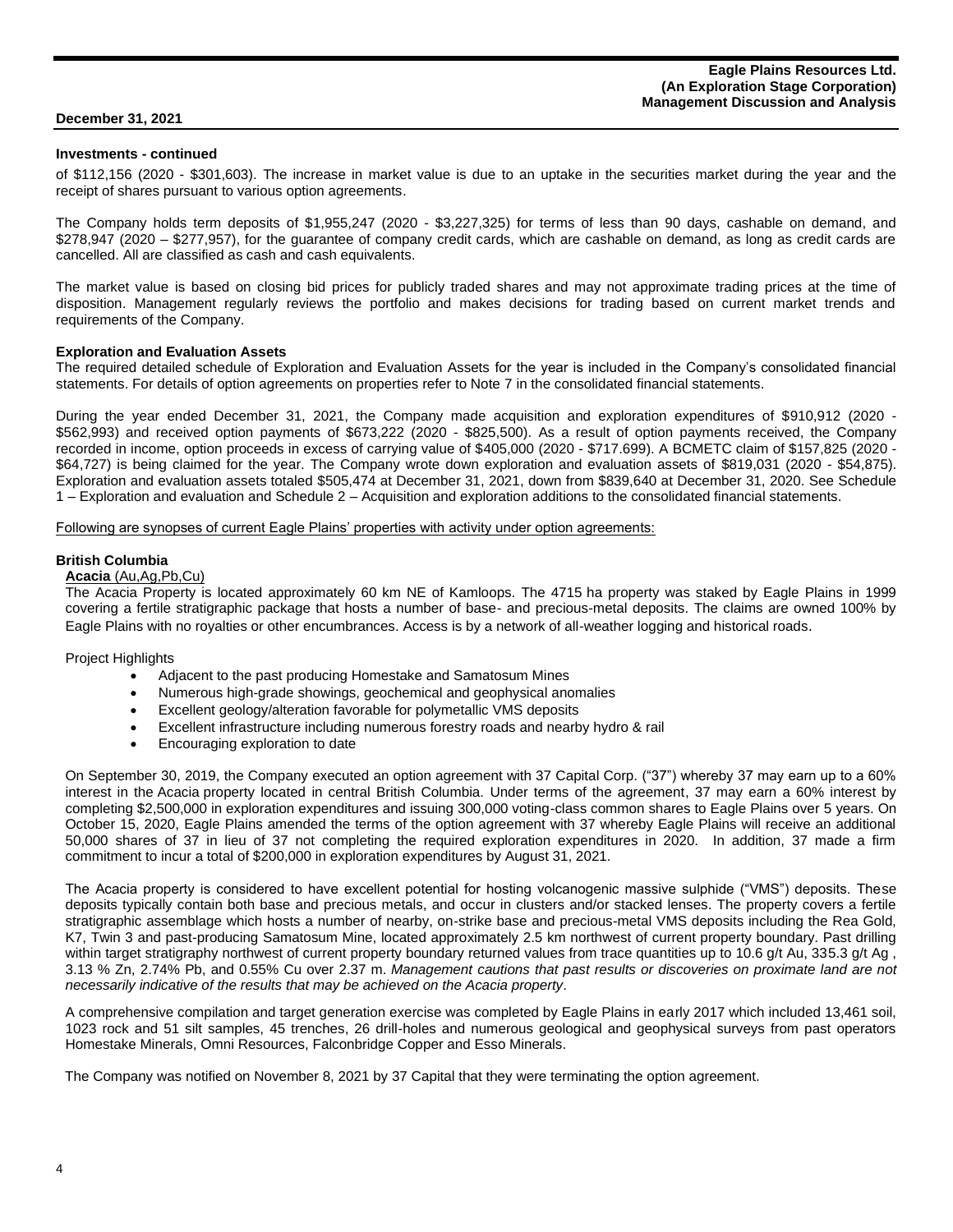#### **Exploration and Evaluation Assets - continued British Columbia – continued**

## **Iron Range** (Au,Ag,Pb,Zn)

The Iron Range Property is located in SE British Columbia approximately 1km NE of the town of Creston. This 70,473ha property overlies the same Lower/Middle Aldridge Formation stratigraphy that hosts the world-class Sullivan sedimentary-exhalative (["SEDEX"](https://www.youtube.com/watch?time_continue=1&v=zPjrJN80JFQ)) deposit which contained 160 million tons grading 12% Pb/Zn and 67 g/t Ag. Located in Kimberley, the Sullivan had a mineable lifetime of 92 years and contained metal value in present dollars exceeding \$35 billion. The Iron Range property is owned 100% by Eagle Plains Resources with a 1% underlying NSR.

On May 5, 2020, Eagle Plains and an arm's length private Alberta company ("AB") executed a formal option agreement (subject to regulatory approval) whereby AB will have the exclusive right to earn up to an 80% interest in the Iron Range Project (the "Project") from Eagle Plains over a five-year period (the "Option"). The proposed Option comprises a commitment by AB to earn a 60% interest by incurring \$3,500,000 in exploration expenditures on the property and making \$250,000 in cash payments to Eagle Plains. AB retains the right to increase its interest to 80% by making a one-time cash payment of \$1,000,000 to Eagle Plains.

Infrastructure on the property is excellent. A well-developed transportation and power corridor transects the southern part of the property, where a high-pressure gas pipeline and a high-voltage hydro-electric line follow the CPR mainline and Highway 3 South. The rail-line provides efficient access to the Teck smelter in Trail, B.C.

The Iron Range property covers a deep-seated regional fault known as the Iron Mountain Fault Zone (IMFZ) which contains significant iron oxide and iron sulphide mineralization. The Iron Range was originally staked in 1897 and was covered by Crown Grants held by Cominco and the CPR. When the grants reverted in 1999 Eagle Plains immediately staked the ground. Past work by Cominco, focused on defining the considerable iron resource, consisted of trenching and very shallow (20 m depth) diamond-drilling in a small area along the IMFZ. Since acquisition, Eagle Plains' efforts have focused on exploring for both sedimentary-exhalative ("SEDEX") Ag-Pb-Zn and iron-oxide-copper-gold ("IOCG") mineralization.

Prior to the acquisition and initial involvement of Eagle Plains in 2001, the property had seen little systematic exploration for other than iron resources known to exist on the property since the late 1800s. Since 2001, Eagle Plains and its partners have completed over 21,000 in diamond drilling in 80 holes, collected 4,400 line-km of airborne and surface geophysical data and analysed over 20,000 soil geochemical samples, 600 rock samples and 5,749 drill core samples.

Management of Eagle Plains consider the Iron Range project to hold excellent potential for the presence of both iron-oxide coppergold ("IOCG") and Sullivan-style lead-zinc-silver sedimentary-exhalative ("sedex") mineralization. The Sullivan Mine was discovered in 1892 and is one of the largest sedex deposits in the world. Over its 100+ year lifetime, Sullivan produced almost 300 million ounces of silver, 36 billion pounds of lead, zinc and other associated metals, collectively worth over \$40B at current metal prices. *Management cautions that past results or discoveries on proximate land are not necessarily indicative of the results that may be achieved on the Iron Range property.* 

The Iron Range Property contains over 50 km strike-length of the 90 km long IMFZ: a N-S striking fault corridor with an E-W extent of up to 3 km. The central core of the IMFZ outcrops as hydrothermal breccia up to 150 m wide containing iron oxide and iron sulphide mineralization. The IMFZ also cross-cuts the Proterozoic Lower – Middle Aldridge Formation ("LMC"), which is the stratigraphic host for the world-class Sullivan deposit.

The Talon/Canyon Zone has been the focus of the majority of exploration efforts where drilling has intersected Ag-Au-Pb-Zn sulphide/sulphosalt mineralization typical of an intermediate sulphidation epithermal system. Mineralization is hosted in a steeply west dipping shear zone located approximately 400 m west of the IMFZ.

| <b>Sample Type</b> | <b>Results</b>                                                   | <b>Description of mineralization</b>        |
|--------------------|------------------------------------------------------------------|---------------------------------------------|
| <b>Drill</b>       | 14m <sup>*</sup> @ 5.1 g/t Au, 1.86% Pb, 2.1% Zn, 75.3 g/t Ag    | massive sulphide                            |
| <b>Drill</b>       | 56.5m <sup>*</sup> @ 1.9 g/t Au, 0.44% Pb, 0.59% Zn, 21.5 g/t Ag | disseminated to net-textured mineralization |
| <b>Drill</b>       | 2m <sup>*</sup> @ 12.8 g/t Au, 4.18% Pb, 5.06% Zn, 122.5 g/t Ag  | massive-sulphides then truncated by a fault |
| Drill              | 7m of 51.5 g/t Au, 2.4 g/t Ag                                    | strongly altered shear-zone of the IMFZ     |

\* the intersections are not representative of true thickness

At the Golden Cap/O-Ray Zone drilling intersected high-grade Au-Ag in a strongly altered shear-zone in the hanging wall of the IMFZ.

Exploration at the Car Zone has determined that the style of mineralization, geologic and tectonic settings are similar to the Sullivan deposit. Geochemically anomalous sedimentary fragmentals are coincident with a broad elongate geophysical anomaly are the focus of ongoing exploration efforts.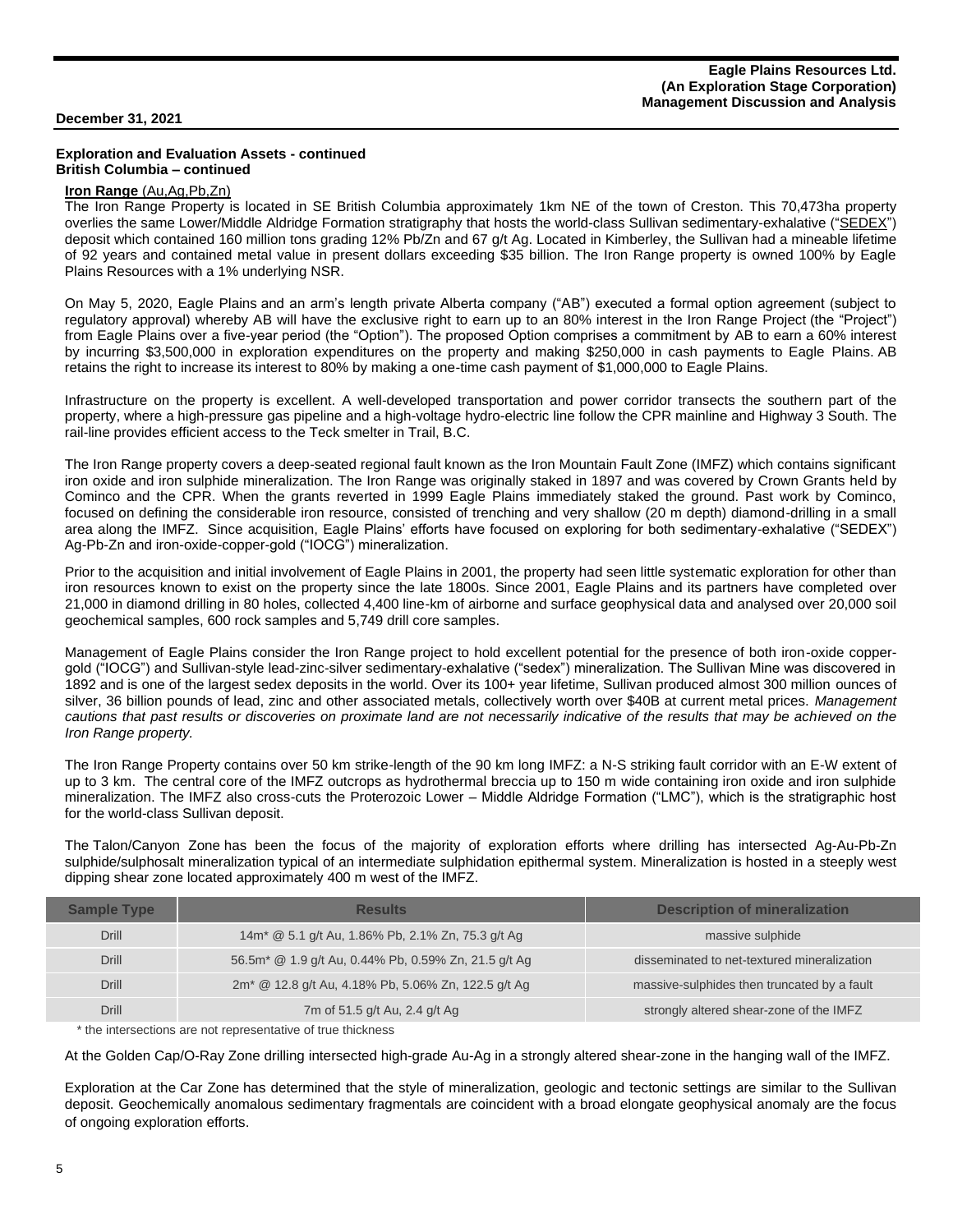#### **Exploration and Evaluation Assets - continued British Columbia - continued Iron Range** (Au,Ag,Pb,Zn) - continued

In 2017, a drill targeting model was developed integrating historical drill results, surface mapping, structural interpretation and 3-D induced polarization geophysics. Three targets were identified, one of which was downplunge of the known body of mineralization discovered at the Talon Zone in 2010.

In June 2018, a two-hole drill program was conducted to test the targets developed in 2017 and extend the Talon structural zone. The first hole successfully intersected the Talon zone approximately 275m downplunge of the 2010 discovery area and 500 m below where the zone outcrops at surface. Anomalous, but not economically significant gold-silver plus or minus lead-zinc values were encountered at several intervals. The drill hole confirmed the structural geologic model and the effective nature of induced polarization surveys to delineate the shear zone. The second drill hole was designed to test an IP chargeability anomaly and coincident soil anomaly southeast of the Talon zone and intersected a zone of weakly anomalous mineralization interpreted to be a fault-offset or subparallel splay of the Talon zone. A third anomaly located approximately 1km to the northwest and at an interpreted depth of approximately 500m is permitted and drill ready but remains untested.

On May 21, 2020, Eagle Plains was notified by its option partner, that field crews were mobilized to the Iron Range project. Fieldwork consisted of geochem, mapping and drone surveys. On Nov 2, 2020, Eagle Plains received notice from its option partner that crews were mobilized to commence a 7-10 hole, 700m-1000m (2300'–3280') diamond drilling program in the "O-Ray" area of the property and is expected to take 2-3 weeks to complete. Previous drilling in this area by Eagle Plains in 2008 returned values ranging from from trace quantities to up to 7.0m grading 51.52g/t (1.50 oz/ton) gold. Subsequent to Q1, its option partner made the annual cash payment required to maintain the option in good standing.

#### **Kalum** (Au,Ag,Cu)

On August 13, 2020, the Company executed an option agreement with Rex Resources Corp. (a private B.C. company) ("Rex"), whereby Rex may earn up to a 60% interest in the Kalum property located in northwestern British Columbia. Under the terms of the agreement, Rex may earn a 60% interest by completing \$3,000,000 in exploration expenditures, making cash payments totalling \$250,000 and issue 1,000,000 common shares to EPL over a three-year period. Eagle Plains will retain a 2.0% NSR Royalty with Rex having the option to repurchase 1.0% of the NSR Royalty for \$1.0 million.

The 1,600ha property is flanked by a large intrusive stock that has intruded sedimentary rocks of the Bowser Lake Group. A number of high-grade, vein-type gold and silver occurrences are associated with the contact zone and magnetic signature of the intrusive stock.

A field program funded by option partner, Rex Resources Ltd., was completed in October 2020. Fieldwork included a high-resolution helicopter-borne aeromagnetic and radiometric survey flown by Precision GeoSurveys Inc. of Langley, British Columbia. Data was collected on 247 line-km covering an area of 11.1 square kilometers. Eagle Mapping of Port Coquitlam, BC recently completed an airborne LiDAR and high-resolution aerial photographic survey covering the entire Kalum property area. A two-day field program was also completed with geological mapping, prospecting and drill site and infrastructure reconnaissance to determine locations for diamond drilling, planned for early Q3, 2021.

In July 2021 a diamond drilling program was commenced for a 300m, single hole program on the Martin Zone but was terminated due to unforeseen circumstances.

#### **Slocan Graphite (Graphite)**

On November 10, 2021, the Company executed a formal option agreement with Aben Resources Ltd. ("Aben") whereby Aben holds the exclusive right to earn a 100% interest, less 2% Net Production Royalty ("NPR") in the road-accessible Slocan Graphite Project located northwest of Castlegar, British Columbia. Under terms of the Agreement, Aben must complete \$1,000,000 in exploration expenditures, issue 850,000 common shares and make \$150,000 in cash payments to Eagle Plains over a three-year period. In addition, if at any time Aben or its successors report a resource of greater than 10Mt for tenures comprising the property, EPL will receive a one-time "Success Fee" of 500,000 Aben shares.

The Slocan Graphite project consists of 2,387 ha owned 100% by Eagle Plains with no underlying royalties or encumbrances. The property hosts several large flake graphite-bearing outcrops and float occurrences known as the Tedesco Zone, which is interpreted to extend over 2.0km. Eagle Plains recently completed fieldwork on the property and is encouraged by preliminary field observations, with the program focused on prospecting and geological mapping in underexplored areas of the property in an effort to locate extensions of the known graphite mineralized horizon and to better understand controls on mineralization.

#### **Vulcan** (Pb,Zn,Ag)

On September 26, 2020, the Company executed an option agreement with Brascan Gold Corp. (a private B.C. company) ("Brascan"), whereby Brascan may earn up to a 60% interest in the Vulcan property located in southeastern British Columbia. Under the terms of the agreement, Brascan may earn a 60% interest by completing \$4,000,000 in exploration expenditures, making cash payments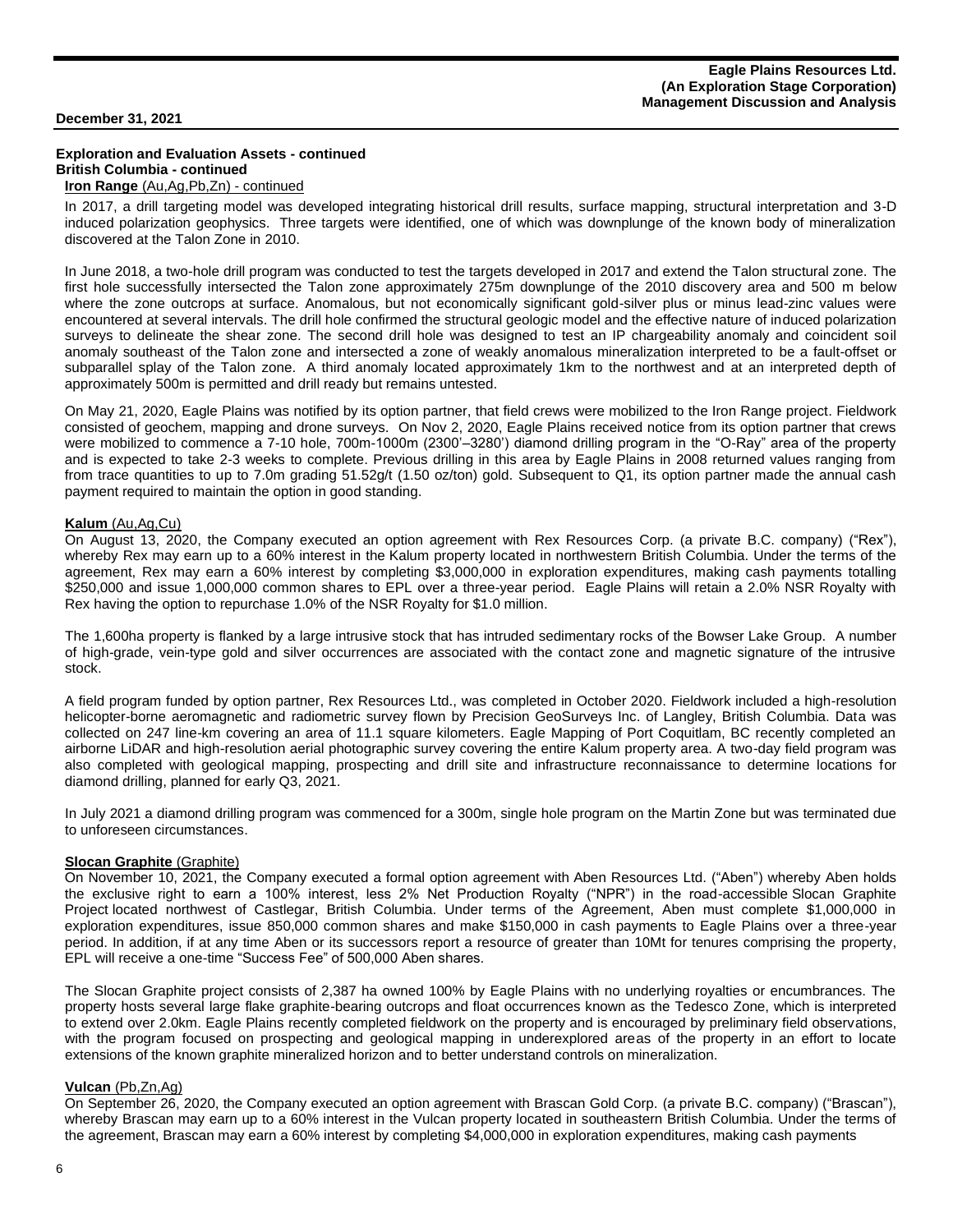#### **Exploration and Evaluation Assets - continued British Columbia - continued Vulcan** (Pb,Zn,Ag) - continued

totalling \$500,000 and issue 1,200,000 common shares to EPL over a four-year period. Eagle Plains will retain a 2.0% NSR Royalty with Brascan having the option to repurchase 1.0% of the NSR Royalty for \$1.0 million.

The 8220 ha Vulcan claims are owned 100% by Eagle Plains and carry no underlying royalties or encumbrances. Management of Eagle Plains considers the Vulcan project to hold excellent potential for the presence of Sullivan-style lead-zinc-silver sedimentaryexhalative ("sedex") mineralization such as that at the world-class Sullivan Mine, located 30km to the east. Although the 2020 drilling did not intersect significant sulphide mineralization, it has provided valuable information related to local stratigraphy, alteration, and geophysical interpretation which will be used to continue to refine targets for future follow-up.

In June 2020, a drilling program was concluded with two holes completed for a total of 977m. The Lower-Middle Aldridge stratigraphic sequence ("LMC") known to host the nearby Sullivan deposit was successfully intercepted, with significant hydrothermal alteration noted in Hole VU20002 within the "exhalite interval" located beneath the LMC, suggesting proximity to a hydrothermal source. Hole VU20001 intersected a thick gabbroic intrusive containing a sequence of narrow graphitic seams, which were the likely source of a strong electromagnetic conductor reported in earlier geophysical surveys.

A 2022 geophysical survey was carried out by Precision GeoSurveys Inc. of Langley British Columbia in February 2022 and consisted of 537 line-kms of helicopter-borne high-resolution aeromagnetics designed to cover approximately 8 km of strike length of highlyprospective stratigraphy interpreted to be the Lower-Middle Contact ("LMC") of the Aldridge Formation. The LMC represents "Sullivan Time" and is considered by management to have high potential to host sedimentary-exhalative ("sedex") style silver-lead-zinc mineralization such as that mined at the nearby Sullivan deposit. The current survey data will be integrated with the comprehensive Vulcan database created for the project which will be used to model drill targets for a planned 2022 diamond drilling program.

#### **Saskatchewan**

#### **Cathro** (Au)

On February 10, 2020, the Company executed an agreement with SKRR Exploration Inc. ("SKRR") whereby SKRR has the exclusive right to acquire from Eagle Plains a 100% interest in the Cathro gold exploration project (the "Project"), located approximately 50km northeast of La Ronge, Saskatchewan. Under terms of the option agreement, SKRR may acquire a 100% interest in the Project by making a cash payment of \$4,000 (received) and transferring to EPL an initial 250,000 shares (received) in the capital of SKRR to Eagle Plains and make additional share payments to EPL of 650,000 shares over a 4-year period. Eagle Plains will retain a 2.0% NSR Royalty with SKRR having the option to repurchase 1.0% NSR Royalty for \$1.0 million.

The 3277ha Cathro property covers a suite of La Ronge Greenstone Belt volcanic rocks known to host structurally-controlled gold mineralization including the historic Contact Lake Deposit (SMDI 0619), located approximately 10km south of the property. There are four documented gold occurrences within the claim boundaries. Vidgy Lake (SMDI 2294) has seen the most historic work. The Vidgy Lake mineralization is associated with a 100m-wide by 2km- long shear zone developed along an intrusive – metavolcanic contact. Quartz veins within the shear zone commonly carry visible gold.

## **Knife Lake** (Au, Cu)

On January 31, 2018, the Company acquired by staking and purchase, a significant block of claims that cover a regional VMS target area centered northwest of Flin Flon, Manitoba. The recently staked claims consist of 85,197 ha surrounding the historic Knife Lake Cu-Zn-Au-Ag-Co VMS deposit, which saw extensive exploration from the late 1960's to the 1990's, with the last documented work program completed in 2001 (see EPL news release December 6, 2017). The recently staked claims are 100% owned by Eagle Plains and carry no underlying royalties or encumbrances with the exception of two mineral claims that carry a 1% NSR.

Eagle Plains also purchased 2 dispositions in January 2018 comprising 1821.7 ha located adjacent to and directly west of the Knife Lake deposit from C. Knudsen, an arms-length third-party. Consideration for this purchase was \$1,093 cash and 125,000 voting class common shares of Eagle Plains. Mr. Knudsen will retain a 1% NSR which may be purchased by Eagle Plains at any time.

On October 31, 2018, the Company executed an agreement to grant an option to Rockridge Resources Ltd. ("Rockridge") whereby Rockridge may earn a 100% interest in the Knife Lake property. Under terms of the agreement, Rockridge may earn a 100% interest by making a cash payment of \$150,000, issue up to 5,250,000 voting-class common shares to Eagle Plains and incur exploration expenditures totalling \$3,250,000 over a period of up to four years. On August 12, 2020, Eagle Plains amended the option agreement whereby the due date on the second anniversary exploration expenditures on the Property has been extended an additional six months from January 2, 2021 to July 2, 2021. In consideration of the extension, Rockridge issued 300,000 common shares to Eagle Plains.

In April 2021, option partner Rockridge acquired additional mineral rights through staking and now consists of 81 dispositions totaling 55,471 hectares (137,069 acres). With the recent staking, Rockridge has increased the project area by 70% from 32,663 hectares (80,712 acres). The new claims were acquired based on observations made during the recently expanded drill program at Knife Lake.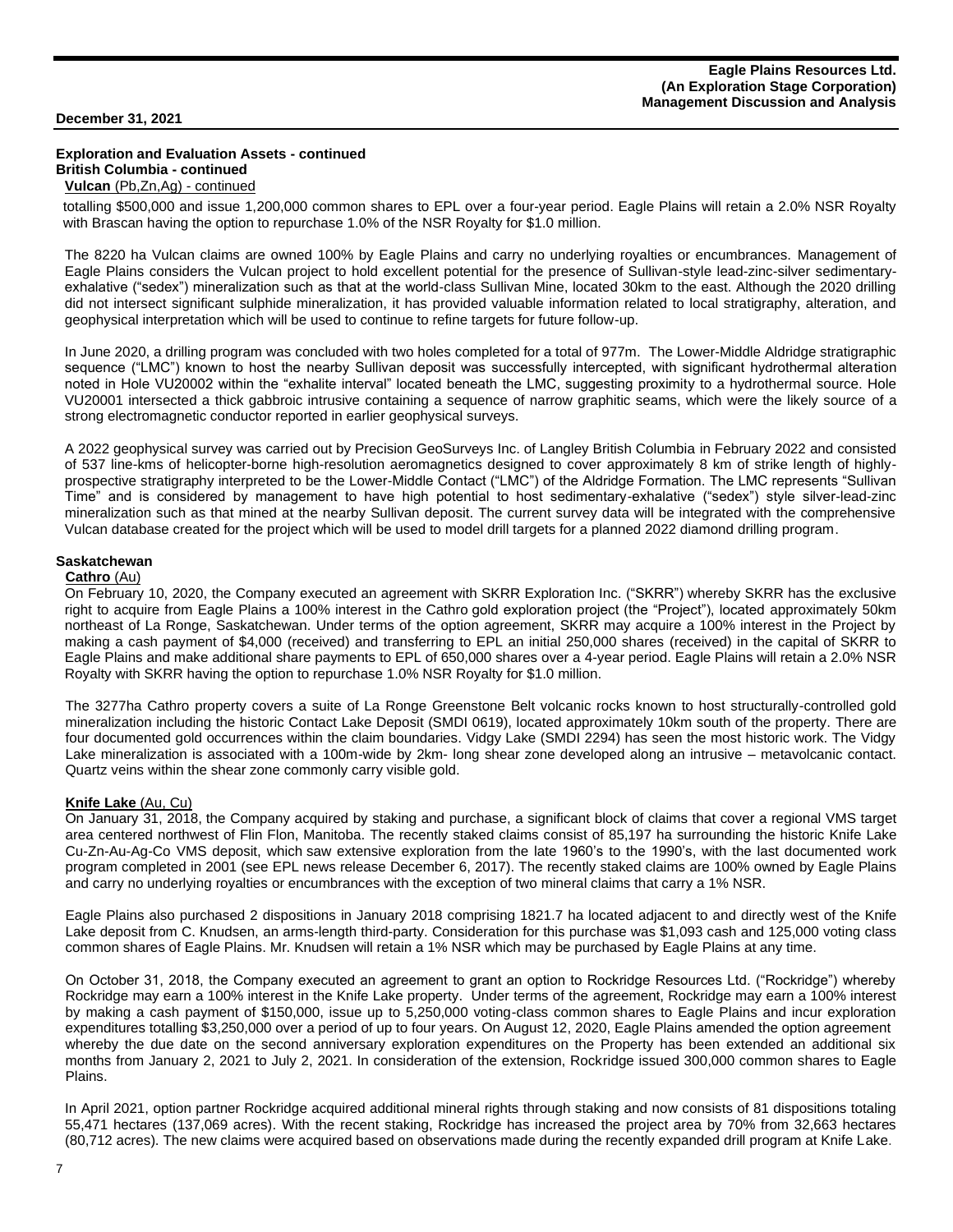#### **Exploration and Evaluation Assets - continued Saskatchewan – continued**

## **Knife Lake** (Au,Cu) – continued

The Company and its option partner, Rockridge, completed a 12-hole, 1,053m drill program on the project in April 2019. The analytical results are summarized below and indicate high grade intercepts in six holes, including a wide intercept in hole KF19006. Drill hole KF19006 tested the up-dip extension of the Knife Lake deposit in an area that had not been previously tested. The drill hole intersected net-textured to semi-massive sulphide mineralization from 5.1m to 20.3m downhole. The 15.2m interval returned 2.01% Cu, 0.39 g/t Au, 8.16 g/t Ag, 0.17% Zn, and 0.02% Co for an estimated 2.45% CuEq. Drill hole KF19007 which tested the down-dip extension of the deposit in the same area as KF19006, intersected interstitially-forming to net-textured sulphides between 39.1m to 42.0m. KF19007 returned 2.95m of 0.66% Cu, 0.1 g/t Au, and 2.6 g/t Ag for an estimated 0.82% CuEq.

Drill holes KF19009, KF19010, KF19011, and KF19012 were drilled in the southern extent of the deposit in areas that had either not been drill tested and/or where historical assays had not been validated. All four drill holes intersected zones of disseminated, interstitially forming to net-textured sulphide mineralization. Drill hole KF19011 intersected 14.2m of 0.60% Cu, 0.07 g/t Au, 2.02 g/t Ag, 0.20% Zn, and 0.01% Co for an estimated 0.77% CuEq. Drill hole KF19012 intersected 10.6m of 0.61% Cu, 0.09 g/t Au, 2.6 g/t Ag, and 0.17% Zn for an estimated 0.76% CuEq. Interpretation and QA/QC has now been completed on all twelve holes from the program. Highlighted intersections from the drill holes are reported in the table below. See news release June 10, 2019.

Rockridge filed a National Instrument 43-101 Technical Report to support its inaugural resource estimate (see news release dated August 14, 2019).

Highlights:

- Recently-completed diamond drilling program plus historical drill core provided data for completion of the first NI 43-101 resource estimate for the Knife Lake deposit.
- Knife Lake is a near-surface VMS deposit starting a few metres below surface with a known down-dip length of up to 400m. The current length along strike is 3700m, with the deposit remaining open at depth and along strike for potential resource expansion.
- Indicated resources of 3.8 million tonnes at 1.02% CuEq (0.4% CuEq cut-off).
- Inferred resources of 7.9 million tonnes at 0.67% CuEq (0.4% CuEq cut-off).
- Deposit is a remobilized portion of a presumably larger "primary" VMS deposit; most of the historical work has consisted of shallow drilling at the deposit area with little regional work carried out and limited deeper drilling below the deposit.

Compilation and initial modelling indicate potential for expansion of the historical deposit at depth. The recent drilling focused on resource upgrade as well as infill drilling between historical holes. The program gave the Company's technical team valuable insights into the property geology, alteration, and mineralization that will be applied to future regional exploration on the highly prospective and underexplored land package.

A November 2019 summer/fall field program followed up on a number of regional targets within the Knife Lake tenure that are host to the prospective Knife Lake stratigraphy. The program focused on an area within a 6 km radius of the Knife Lake deposit. Soil sampling, prospecting and mapping were undertaken on 3 of 11 priority target areas covering compelling historical alteration, mineralized occurrences and favourable geophysical signatures. Several high-quality drilling targets were outlined.

The Knife Lake deposit contains typical VMS mineralogy which has been significantly modified and partially remobilized during the emplacement of granitic rocks. Therefore, the known deposit may represent a remobilized portion of a presumably larger "primary" VMS deposit based on general observations about the mineralogy, mineral textures and metal ratios in the deposit. Most of the historical work has consisted of shallow drilling at the deposit area with little regional work carried out and limited deeper drilling below the deposit. As a result, there is strong discovery potential both at depth and regionally.

In March 2021, option partner Rockridge completed an airborne electromagnetic (EM) and horizontal magnetic gradiometer geophysical survey at the Knife Lake Project using Geotech Ltd.'s VTEMTM Plus system. The survey was strategically located over the Scimitar and Gilbert Lake targets to investigate over 30 linear kilometers of prospective VMS stratigraphy which hosts the Knife Lake copper deposit. Preliminary data from the survey has revealed several conductive features of significant interest, eight conductors have been prioritized for geophysical modeling based on their correlation with prospective stratigraphy and favorable geochemistry. These geophysical models will assist in targeting holes for the upcoming drill program.

Rockridge completed the June 2021 drill program (EPL news release July 14, 2021) drilling a total of 2,043 metres in twelve drill holes and has now received assays and completed interpretation for all holes. Results for the initial nine holes covering Gilbert North and South and the Knife Lake Deposit can be referenced in Eagle Plains June 17, 2021 news [release.](https://www.eagleplains.com/news/eagle-plains%E2%80%99-partner-rockridge-resources-intersects-195-cu-011-gt-au-741-gt-ag-053-zn-and-002) Planning is now underway for a fully funded and permitted summer 2021 exploration program to follow up on the encouraging results from this drill program. The program will include a VTEM Plus Geophysical program to expand on the winter 2021 geophysical program. VTEM Plus has proven to be a useful tool for target generation on the Knife Lake Property.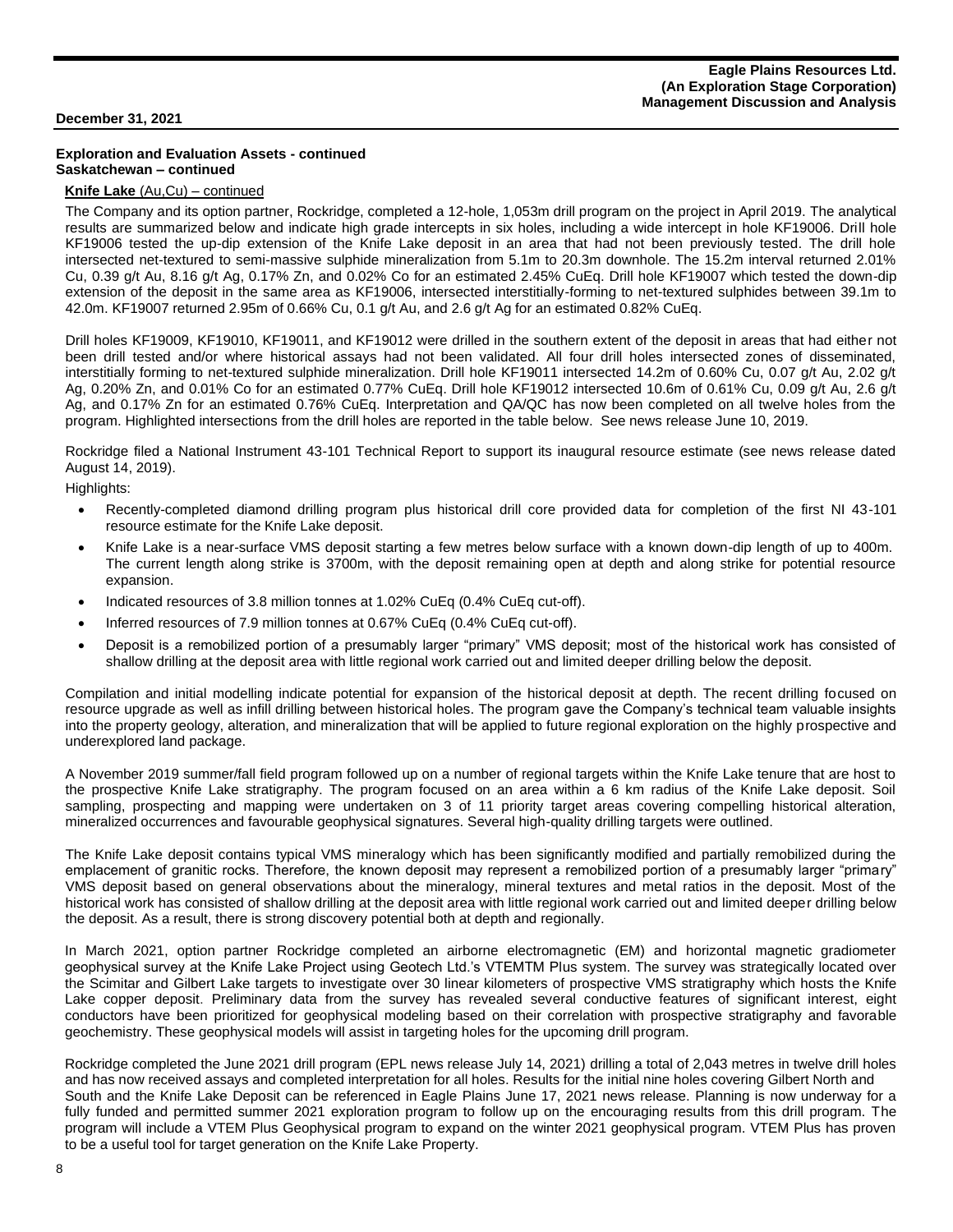## **Exploration and Evaluation Assets - continued Saskatchewan – continued**

#### **Knife Lake** (Au,Cu) – continued

Highlights:

- Infill drilling at the Knife Lake deposit (follow up to the 2019 drill program) returned 1.95% Cu, 0.11 g/t Au, 7.41 g/t Ag, 0.53% Zn and 0.02% Co (2.34% CuEq) over 14.02m beginning at 24.62m in hole KF21021
- Highlight drill intercepts at the Gilbert South target area include pyrrhotite-pyrite dominant VMS-style mineralization hosted at the same stratigraphic horizon as the Knife Lake Deposit
- Drilling focused on discovering VMS style copper deposits along newly defined conductors as well as at the Knife Lake VMS deposit
- Deposit is thought to be a remobilized portion of a "primary" VMS deposit; most of the historical work has consisted of shallow drilling at the deposit area with little regional work carried out and limited deeper drilling below the deposit
- There is strong discovery potential in and around the deposit as well as at regional targets on the Property; modern exploration techniques and methods are being utilized with a goal of making new discoveries

Option partner Rockridge completed a helicopter-borne electromagnetic (EM) and horizontal magnetic gradiometer geophysical survey utilizing Geotech Ltd.'s VTEM Plus System in October 2021. The 610-line kilometer survey covered highly prospective VMS stratigraphy in the Gilbert Lake target area, never before surveyed using modern time-domain geophysics. Phase 2 was successful in identifying multiple conductors that warrant follow-up investigation in regional target areas with no modern geophysics and limited to no detailed geological mapping or prospecting. The conductors, which form linear features with an approximate combined strike length of 19 km, correlate with highly prospective stratigraphy that hosts the Knife Lake VMS Deposit. Following completion of the VTEM survey, a field crew was deployed to investigate significant anomalies and further define drill targets through surficial mapping and prospecting. Analytical results from the field program are still pending. Geophysical plate modelling of the newly acquired VTEM data is underway and will be used to further refine targeting for Rockridge's future drill programs.

## **Olson** (Au)

On October 24, 2019, the Company executed an option agreement with Canex Energy Corp. (subsequently renamed SKRR Exploration Inc.) ("SKRR") whereby SKRR may earn up to a 75% interest in the Olson property (the "Property") located east of La Ronge, northern Saskatchewan. Under terms of the agreement, SKRR may earn 51% interest in the Property by completing exploration expenditures of \$1,500,000, making cash payments of \$250,000 and issuing 800,000 voting class common shares to EPL over a 3-year period. SKRR may earn up to an additional 24% interest (75% total) in the Property by making additional exploration expenditures of \$1,500,000 and issuing 200,000 common shares of SKRR to Eagle Plains on or before December 31, 2023.

The Olson project, located approximately 100km east of La Ronge and 80km south of SSR Mining's Seabee Gold Operation, is host to regionally-sheared, highly-strained meta-volcanic rocks which are considered to be prospective for orogenic gold mineralization. The claims are 100% owned by Eagle Plains with no underlying royalties or encumbrances. The Olson project area is host to 29 mineral occurrences defined by historical geological mapping, prospecting, trenching, and 4700 m of diamond drilling. Drilling has intersected 7.5 m of 2.07 g/t Au including 13.00 g/t Au over 0.65 m and grab samples of up to 105.52 g/t Au. The project is underexplored, with known gold occurrences open at depth and along strike.

#### Project Highlights

- **Excellent geology highly prospective for orogenic gold and VMS mineralization**
- Mineralization open in both directions along strike and to depth
- ▪Encouraging exploration to date including multiple mineralized drill intercepts
- ▪Prospective geophysical and geologic targets based on known mineralization are underexplored
- **EXTERNIFIELD FIRTH** Historic success targeting gold mineralization on IP-R anomaly

On June 23, 2020, Eagle Plains added 3 additional claims totalling 1,170 hectares to Eagle Plains' 100% owned Olson gold property. The additional 3 claims increase the Olson property to the south in the central and eastern regions. In the south-central region, the new claim covers a portion of the east-west trending Hartley Shear zone and covers the same prospective volcanic lithological package as the main Carina / Point gold showing, which returned assay values up to 9.8 g/t Au from grab samples, located a further 500m to the north-east.

#### 2020 Work Program Objectives

Phase One fieldwork completed, was designed to define targets for a Phase Two diamond drilling program, with planning underway for a Fall, 2020 program. Discovery Geophysics from Saskatoon was contracted to carry out a 10.3 line-km DC resistivity / IP geophysical survey at the Jena-Juba and Point-Tuscan targets, with preliminary results available for follow-up during Phase One.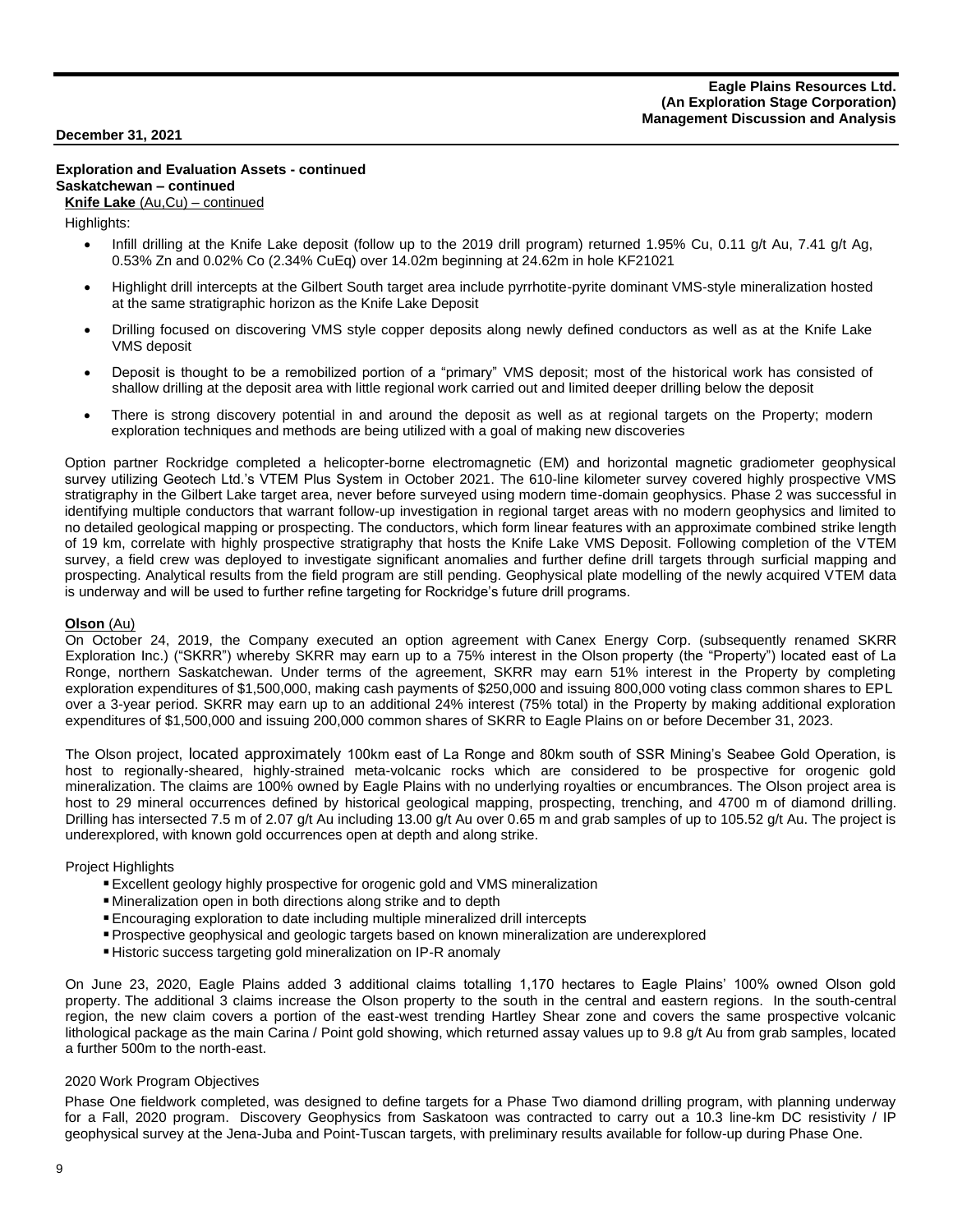# **Exploration and Evaluation Assets - continued Saskatchewan - continued**

# **Olson** (Au) – continued

Geological fieldwork completed in July 2020 included soil sampling, prospecting, field mapping, and channel sampling undertaken to delineate new areas of gold mineralization as well as advance known showings to identify and prioritize drill targets. The 2020 exploration program defined widespread gold mineralization in both soil samples and in rock channel samples. Assay results include 17 rock samples over 1.0 g/t Au and 35 soil samples values over 0.1 g/t (100 ppb) Au. Each showing inspected in 2020 returned samples with favourable assay results and the fieldwork conducted furthered the geologic vectoring of gold mineralization. With the information gathered in the first phase of exploration work, the upcoming second phase drilling program at Olson will target historically drilled zones, as well as previously undrilled and underexplored showings, both with a new understanding of gold mineralization controls.

On November 17, 2020, an 18 hole, 2981m (9,778') drill program, funded by option partner SKRR, was completed. Seven separate target areas were tested throughout the course of the 2020 program, including the Jena, Juba, Point, Tuscan, Siskin, Olson and Michael Zones. 13 of the 18 of the drillholes intersected significant gold mineralization including new discoveries at the previously undrilled Point, Jena and Michael's Lake zones, high grade mineralization in a step out hole at the historic Olson Zone showing and wide intercepts of near surface mineralization at the Siskin Zone. See news releases February 4, 2021 and March 25, 2021.

Highlights:

- 150m Step Out: Drill hole OL20017 hit 9.64 g/t over 1.23m within an interval grading 1.19g/t over 19.94m in a step-out at the historic Olson showing area;
- New Gold Discovery: First hole completed at Michael's Lake, drill hole OL20018, encountered gold mineralization including 2.85 g/t over 1.12m within 0.77g/t over 6.46m;
- Near-Surface Mineralization:
	- 5 holes at the Siskin zone encountered near surface mineralization including 0.42 g/t over 17.87m at a depth of 3.05m to 20.92m;
	- Significant intercepts at the Tuscan zone including 0.52 g/t over 11.5m at a depth of 7.5m to 19.0m;
	- Mineralized Core: 91 of the core samples assayed returned greater than 0.5 g/t Au, with 29 samples greater than 1 g/t Au.

"Initial results obtained to date on the Olson project are extremely encouraging," stated Tim Termuende, P. Geo., President and CEO of Eagle Plains. "The presence of wide-spread gold occurrences throughout the property, highlighted by the confirmation and extension of high-grade gold mineralization in the Olson area and the discovery of a near-surface continuous mineralized zone at the Point area underscores the significant potential of the property. With Phase 2 drilling underway, we look forward to further identifying *the potential of the Olson Project and relaying those results to our stakeholders."* 2021 Work Program

A 12-hole, 1,674m follow-up drill program, based on encouraging results from Phase 1 where gold mineralization was intersected in all zones drilled during the inaugural drilling program, was completed in May 2021. 9 of 12 holes completed intersected significant mineralization. The current program continued to demonstrate the near surface, large size potential of the Point Zone with significant widths of gold mineralization. The Point Zone shows good continuity in width and often with narrow higher-grade intervals. New highlights include:

- OL21019: 50.24m @ 0.41 g/t Au (3.23m 53.47m), including:
	- 6.25m @ 1.15 g/t Au (35.75m 42.00m)
- OL21020: 39.5m @ 0.37 g/t Au (2.66m 42.16m), including:
	- 12.61m @ 0.60 g/t Au (20.00m 32.61m)
- OL21023: 7.04m @ 0.43 g/t Au (36.46m 43.50m), and
	- 9.02m @ 1.16 g.t Au (67.53m 76.55m), including:
	- 4.55m @ 1.59 g/t Au (72.00m 76.55m)

Drill results at the Olson Zone continue to show encouragement and demonstrate well developed thickness with higher grade intervals. The Olson Zone is open in all directions. Significant intersections include:

- OL21025: 13.1m @ 0.89 g/t Au (32.22m 45.32m), and:
	- 8.41m @ 0.72 g/t Au (122.47m 130.88m)
- OL21026: 11.04m @ 0.61 g/t Au (48.63m 59.67m) and:
	- 29.44m @ 1.30 g/t Au (105.04m 134.48m), including:
	- 10.21m @ 2.95 g/t Au (120.11m 130.32m), including:
	- 5.54m @ 4.12 g/t Au (121.69m 127.23m), including:
	- 0.78m @ 14.55 g/t Au (126.45m 127.23m)

On January 27, 2022, Eagle Plains and SKRR announced that crews and equipment have been mobilized to EPL's 100% owned Olson property (the "Property") to commence a 10-hole, 1850m (6000') diamond drilling program. The current program will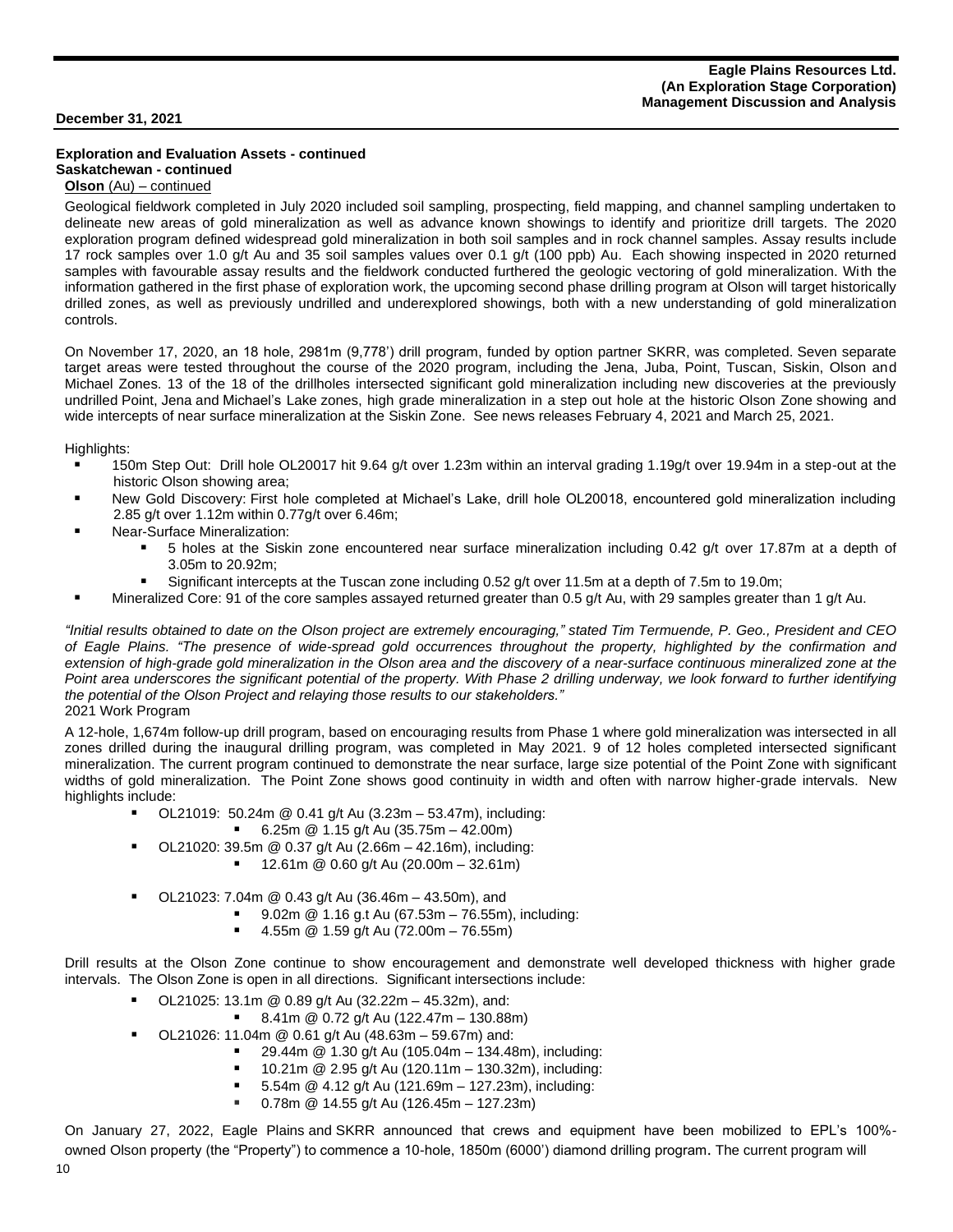## **Exploration and Evaluation Assets - continued Saskatchewan – continued**

#### **Olson** (Au) – continued

follow up on results from the EPL/SKRR 18-hole, 2981 m (9778') drill program completed in Fall 2020 and the 12-hole, 1674m (5492') drill program completed in Winter 2021. The 2020/21 programs were successful in defining significant gold mineralization at known but underexplored target areas as well as identifying new mineralized zones at the previously undrilled Michaels Lake and Ackbar Target Areas (see EPL News Releases May 6, 2021, February 4th, 2021 and March 25th, 2021). The current 10-hole, 1850m (6000') 2022 drill program is designed to further test gold mineralization at the Olson, Ackbar Lake, Carina and Michael's Lake zones.

## **Pine Channel (Au)**

On May 11, 2021, the Company executed an agreement with Apogee Minerals Ltd. (formerly Tri Capital Opportunities Corp.) ("Apogee") whereby Apogee may acquire an 80% interest in EPL's 100% owned Pine Channel project, located approximately 43km west of Stony Rapids, Saskatchewan. To earn an 80% interest in the property, Apogee will complete \$3,000,000 in exploration expenditures, issue 2,000,000 voting class common shares to Eagle Plains and make \$150,000 in cash payments over a 5-year period. Eagle Plains will retain a 2% NSR Royalty with Apogee having the option to repurchase 1% of the NSR Royalty upon payment of \$1,000,000. Upon completion of the terms of the option agreement a joint venture will be formed as defined in the agreement.

Eagle Plains acquired the project in 2018-2020 by staking and in part, by purchase from third-party vendors. In 2019 and 2020 EPL completed field programs designed to evaluate and confirm the nature of mineralization previously documented at historical showings. Recently added claims cover two historical occurrences which reportedly contain visible gold and graded up to 255.7 g/t gold (Thompson Island) and 870 g/t gold (Old Cabin) over narrow intervals. (see News Release March 17, 2020).

Limited drilling has been completed in and around the property area by past operators, which resulted in the successful delineation of mineralization to shallow depths. Potential to test for further continuity at depth is considered to be excellent.

The Pine Channel Property consists of 28 mineral dispositions covering 6,502.63 hectares located approximately 40 km west of Stony Rapids, Saskatchewan-the logistics/business hub for northern Saskatchewan. The property can be accessed year-round by float- or ski-equipped aircraft from Stony Rapids, SK. or Fort MacMurray, AB. The eastern and northern part of the property is transected by a high-voltage powerline. Most geological fieldwork is limited to late May to October but other operations such as geophysical surveys and diamond drilling can be completed year-round.

Highlights from documented historical work include:

- North Norite Bay (SMDI 2183): 407.96 g/t (14.39 oz/T) Au over 0.5 m (drill hole)
- ELA (SMDI 1574): 39.96 g/t (1.41 oz/t) Au over 0.55 m (drill hole)
- Holes G-1 and G-3 (SMDI 2329): 3.20 g/t Au over 1 m (drill hole)
- Occurrence No. 6/Occurrence No. 8 (SMDI 1581): 90.6 g/t (3.20 oz/T) Au over 0.2 m (trench) Cole Lake Ni-Cu (SMDI 1583): 0.45% Ni over 7.0 m (drill hole), 6.2 g/t Au, 0.01% Ni and 0.06% Cu over 3.0 m (trench)

The main deposit type that is being explored for at Pine Channel is structurally controlled vein-quartz (lode) gold deposits. Mineral occurrences on the Pine Channel Property contain predominantly gold, with rare base-metal occurrences. Within the Pine Channel tenures there are eighteen historical showings reported by the Saskatchewan Mineral Deposit Index (SMDI).

In 2019-2020, Eagle Plains completed field programs focused on prospecting and mapping in areas of known mineral occurrences. The work confirmed the widespread occurrences of auriferous quartz veins and associated shear systems in the property. Analytical results from the seventy-two rock samples collected in 2020 range from 6 ppb Au to 68,400 ppb Au. Twenty-three of the samples returned greater than 1 g/t Au, and eight returned greater than 10 g/t Au. The most encouraging of the known showings are the ELA Shaft showing (SMDI 1574) and Occurrence No. 6 and No. 8 (SMDI 1581), which both demonstrate anomalous gold geochemical results and potential for extension of known mineralization along strike.

Planning is underway by option partner Apogee for a winter 2022 diamond drilling program.

## **Schott's Lake** (Cu,Zn)

On July 22, 2021, the Company executed an option agreement with Canter Capital Corp. ("Canter") whereby Canter may earn up to an 60% interest in the Schott's Lake copper-zinc property located in Saskatchewan. Under terms of the agreement, Canter may earn a 60% interest by completing \$5,000,000 in exploration expenditures, making cash payments of \$500,000 and issuing 1,000,000 common shares to Eagle Plains over 4 years. Eagle Plains will retain a 2.0% NSR Royalty with Canter having the option to repurchase 1.0% of the NSR Royalty for \$1.0 million. Upon completion of the terms of the option agreement a joint venture will be formed as defined in the agreement.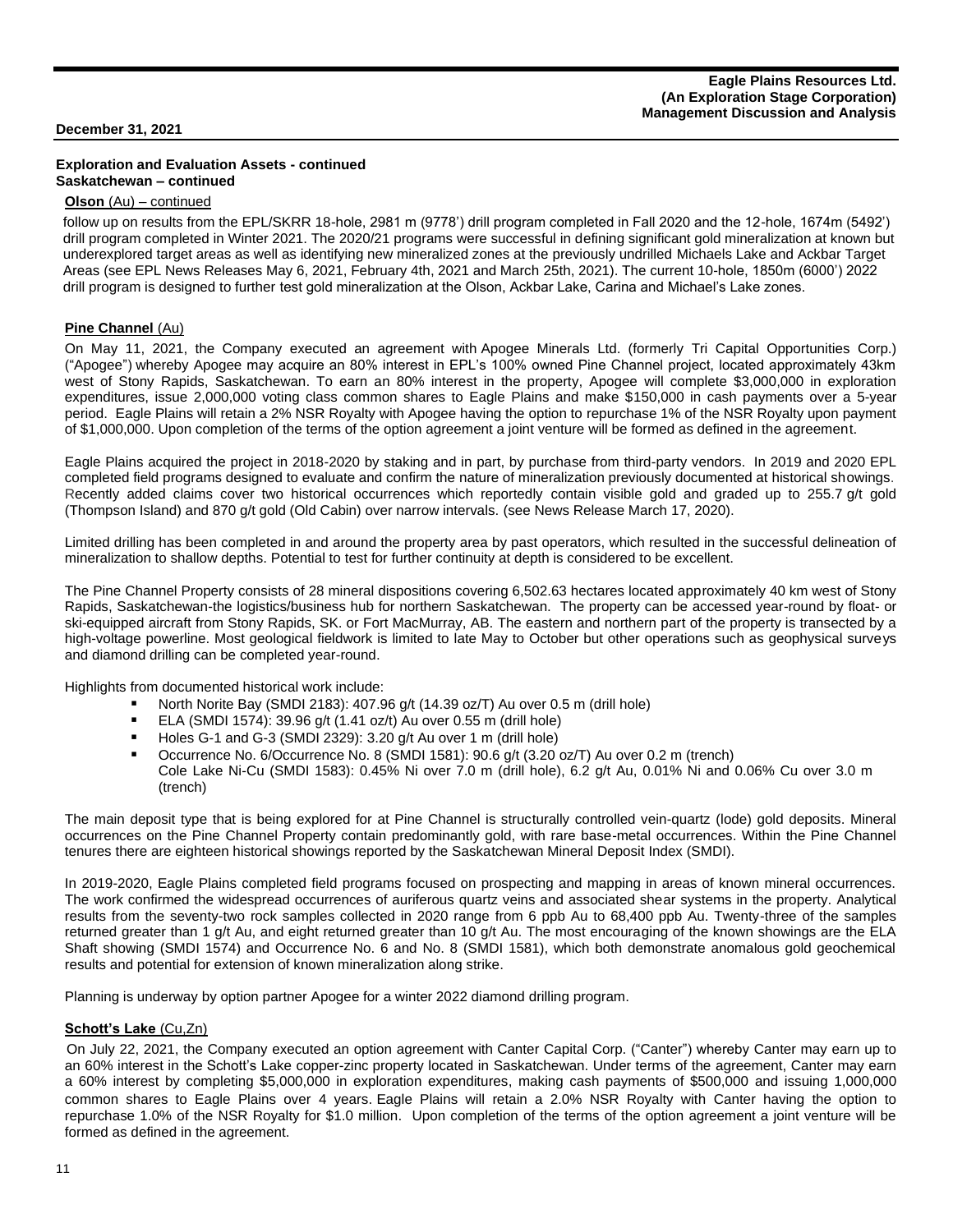#### **Exploration and Evaluation Assets - continued Saskatchewan - continued**

#### **Schotts lake** (Cu,Zn) - continued

The 2160ha Schotts Lake Property hosts the Schotts Lake Zone, a volcanogenic massive sulphide ("VMS") polymetallic deposit with a historical resource (non-43-101 compliant) of 1,983,850 tonnes grading 0.61% Cu and 1.35% Zn. The property lays 40km NW of Flin Flon Manitoba and 8.5km west of a power transmission line. Access is by winter road or float plane. The claims are 100% owned by Eagle Plains with no underlying royalties or encumbrances.

Eagle Plains recently completed a ground-based electromagnetic survey over 6.5 line-kms, covering known mineralization and surveying areas interpreted to have high potential. 3-D modelling of existing drill hole data will also be completed. The objective of the 2021 program is to identify possible down-plunge extensions of the existing deposit and search for similar mineralization elsewhere in the property.

#### Company earn-in option agreement

**Dictator Project:** Eagle Plains executed an agreement with Aurum Vena Mineral Resources Corp. of Cherryville, BC, whereby EPL may earn up to a 100% interest in the Dictator (formerly Lightning Peak) property located approximately 20km south of the Donna project. Under terms of the agreement, EPL will make exploration expenditures totalling \$150,000, cash payments of \$70,000 and share payments of 250,000 shares over a five-year period to earn its interest. A one percent net smelter return royalty will be reserved for the vendor, which may be purchased by Eagle Plains for \$1,000,000.

The Dictator property consists of 6 tenures comprising 2079 ha overlying Jurassic-aged porphyritic intrusive rocks that are host to parallel gold-bearing veins that have seen limited past production at the Dictator and Morning occurrences. During a property inspection carried out by Eagle Plains personnel during the summer of 2020, grab samples from the Morning workings ranged from trace values to a high of 39.4 g/t gold and 912 g/t silver (sample TTLPR016) and 1.31 g/t gold, 205 g/t silver, 1.88% lead, 5.03% zinc and .12% cadmium (sample TTLPR015).

Prospecting earlier in 2020 by property owner Milo Mielniczuk, B.Sc. (Geol.) resulted in the discovery of numerous float boulders containing brecciated semi-massive sulphides that consistently contain highly elevated gold, lead and zinc mineralization with values ranging from trace quantities to a high of 5.84 g/t gold, 30.6 g/t Ag, 3680 ppm lead and 674 ppm zinc (sample TTLPR010-float boulder).

In January 2021, the Company received results from a 108 line-km airborne (drone) geophysical survey completed recently. A prominent north/south-oriented feature was delineated on the property which correlates with the location and distribution of goldmineralized boulders discovered on the property in 2020. Management is encouraged by this development and has expanded the claim package to the north and ordered the expansion of the geophysical survey.

On June 15, 2021, the Company mobilized crews to commence exploration fieldwork which will consist of prospecting and soil geochemical sampling which follows a 2-Phase airborne magnetometer survey carried out by Eagle Plains in late 2020 and early 2021. The survey outlined two prominent magnetic features within an area where high-grade gold mineralized float boulders were located during the summer of 2020. Permitting is underway for future diamond drilling, with program scope to be determined based on results from the current program. Phase One surface exploration work is completed and consisted of the collection of 492 soil geochemical samples, 44 rock samples, 12 stream sediment samples, prospecting and geological mapping. Results of this program will be released once they have been received, subjected to QAQC analysis, compiled and interpreted. Contingent on favourable results from Phase One, Eagle Plains intends to carry out trenching and diamond drilling work later in 2021.

#### Following are synopses of other current Eagle Plains' property transactions and activity:

#### Donna Property

Drilling activity has recently been completed on EPL's 100% owned Donna Project located 60km east of Vernon, B.C. A total of 12 holes comprising 1152.74m were completed in the area of the Gossan Zone and historical Morgan workings, targeting gold mineralization associated with both intrusive and volcanic rocks (see EPL news release [October](https://www.eagleplains.com/news/eagle-plains-commences-drilling-100-owned-donna-gold-project-south-central-british-columbia) 5, 2021). Fieldwork continues in other areas of the large property including stream sediment (silt) and soil geochemical sampling, prospecting and geological mapping. Results of this program will be release once they have been received, subjected to QAQC analysis, compiled and interpreted. An airborne geophysical survey is planned for the property and additional EPL projects in the area.

Surface work on the Donna Property in 2021 followed up on targets generated by an extensive data compilation and reinterpretation which incorporated both historic geological and geophysical results and new 2020-2021 airborne radiometric and magnetic survey data. Field assessment of selected target zones included soil and silt-stream geochemical surveys, geophysical guided prospecting, and known historical property viewings. A total of 1219 soil sample, 84 silt sample and 92 rock sample assay results were collected from the Gossan, Morgan, St. Paul, Yeoward, Donna, Irene, and Railroad zones. Highlight sample results include: 510 ppb Au (soil), 930 ppb Au (silt), and 21.1 g/t Au (rock grab). Results from the surface program, in tandem with the data compilation and recent geophysical data results, will be used to prioritize additional field work and follow-up drill targets for subsequent exploration programs.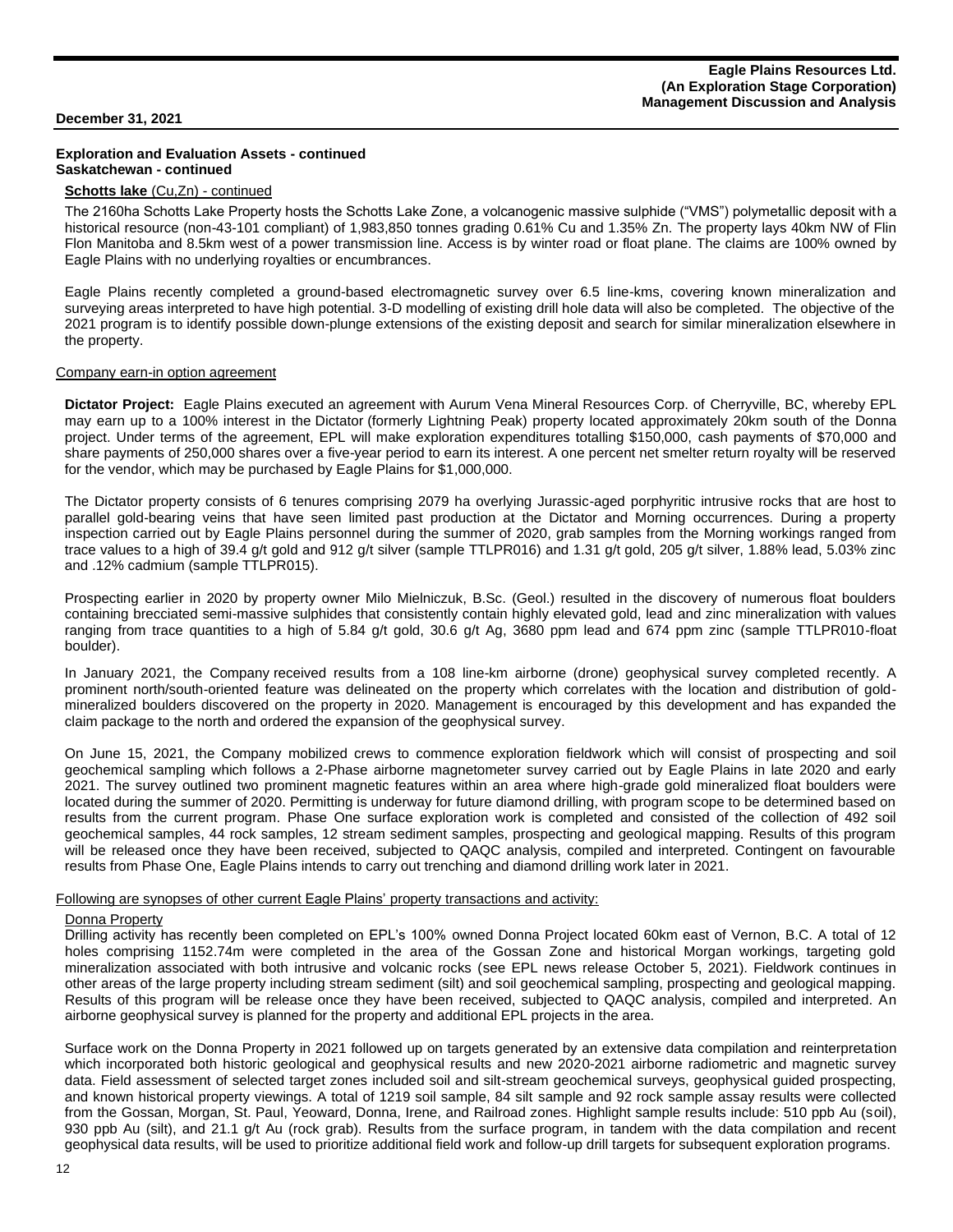#### **Exploration and Evaluation Assets - continued**

#### Red Devil Property

Eagle Plains recently acquired by staking in January 2021, an area consisting of 2687ha located south of the Donna project and north of the Dictator project. The newly acquired claims cover 3 BC MINFILE occurrences reported as gold-bearing quartz veins located at the Red Devil, White Devil and Black Devil showings. Mineralization is hosted in granite and associated with sericitic alteration, often adjacent to lamprophyre dykes. Mineralization was first discovered in the area in 1984 and the three showings have seen limited prospecting and geochemical sampling, with the most recent work reported by Kootenay Gold in 2009. None of the showings have been drill tested.

#### Ant Lake

The Company mobilized personnel in August 2021 to conduct exploration activities on its 100% owned, 1868 ha Ant Lake Cu-Ni-PGE project located 140km north of Southend, Saskatchewan on the west shore of Reindeer Lake. The claims cover 4 known mineral occurrences associated with mafic to ultramafic plutons assigned to the Peter Lake Domain. The property is free of underlying royalties or other encumbrances.

#### Adamant

The Company acquired by staking 8,903ha overlying areas considered by management to have significant potation to host critical metals and is located approximately 45 km southeast of Mica Creek, BC.

Claims comprising the Adamant Project overlie high-grade metamorphic rocks of the Upper Proterozic Horsethief Creek Group which have been intruded by a series of syenite sills. Work carried out most recently in 2011 by Critical Elements Corporation increased the known extent of the **Trident** Mountain syenite from 15 km to approximately 25 km. Grab samples collected in the Trident area saw results grading from trace quantities to up to 31,337 ppm (3.13%) Total Rare Earth Elements (TREE), 481.2 ppm Nb and 50,655 ppm (5.06%) (TREE), 1721 ppm Nb and >2000 ppm Mo. In this target area, 21 samples collected returned average values of 6829 ppm TREE, 265 ppm Nb and 195 ppm Mo.

#### Sale agreements for Saskatchewan Uranium Regions

On November 4, 2021, the Company completed four separate agreements with unrelated third-parties for the sale by Eagle Plains of a 100% interest (subject to retained NSR interests where applicable) in four separate groups of claims located in the Athabasca Basin region of Saskatchewan as specified below. In each case, the claims were not considered by EPL management to be core holdings. Eagle Plains continues to hold a number of significant uranium holdings in the region. See news release November 4, 2021.

Transaction Highlights:

- Cable Bay area: Uranium Energy Corp.- 9 dispositions, 4,067 ha. Consideration: 64,149 UEC common shares.
- Lazy Edward Bay area: ALX Resources Corp.- 9 dispositions, 2,410 ha. Consideration: 600,000 ALX common shares, 2% NSR\* to Eagle Plains.
- Pine Channel South area: Pegasus Resources Inc.-1 disposition, 211 ha. Consideration: 500,000 PEGA common shares, 2% NSR\* to Eagle Plains.
- Bell Lake/Kernaghan Lake area: IsoEnergy Inc.- 2 dispositions, 904 ha. Consideration: CDN\$25,000 cash, 2% NSR\* to Eagle Plains.

\*subject to 1% buy-down upon \$1,000,000 payment to EPL

#### **BC Staking**

On February 7, 2022, Eagle Plains announce they had recently received title to a number of strategic mineral tenures in British Columbia. The acquisitions follow the unprecedented release of a large quantity of lapsed claims that had seen extended protection from expiry by the BC government due to factors related to Covid 19. Staking followed extensive planning and research by Eagle Plains personnel and occurred daily as claims were released from protection during the latter part of January, with many individuals involved in the acquisition event. Over 15 individual projects consisting of 8482 ha were acquired, many of which contain very favourable geology located near to existing mining operations, existing Eagle Plains projects or advanced projects such as Eskay Creek, Mount Polley and Copper Mountain. The claims are now held 100% by Eagle Plains and carry no underlying royalties or encumbrances.

#### **NSR Royalties**

Eagle Plains holds valuable royalties on a number of projects in western Canada covering a broad spectrum of metals and industrial mineral projects including gold, silver, base-metals, uranium, diamonds and gypsum.

#### **Transactions with Related Parties**

The Company was involved in the following related party transactions during the year: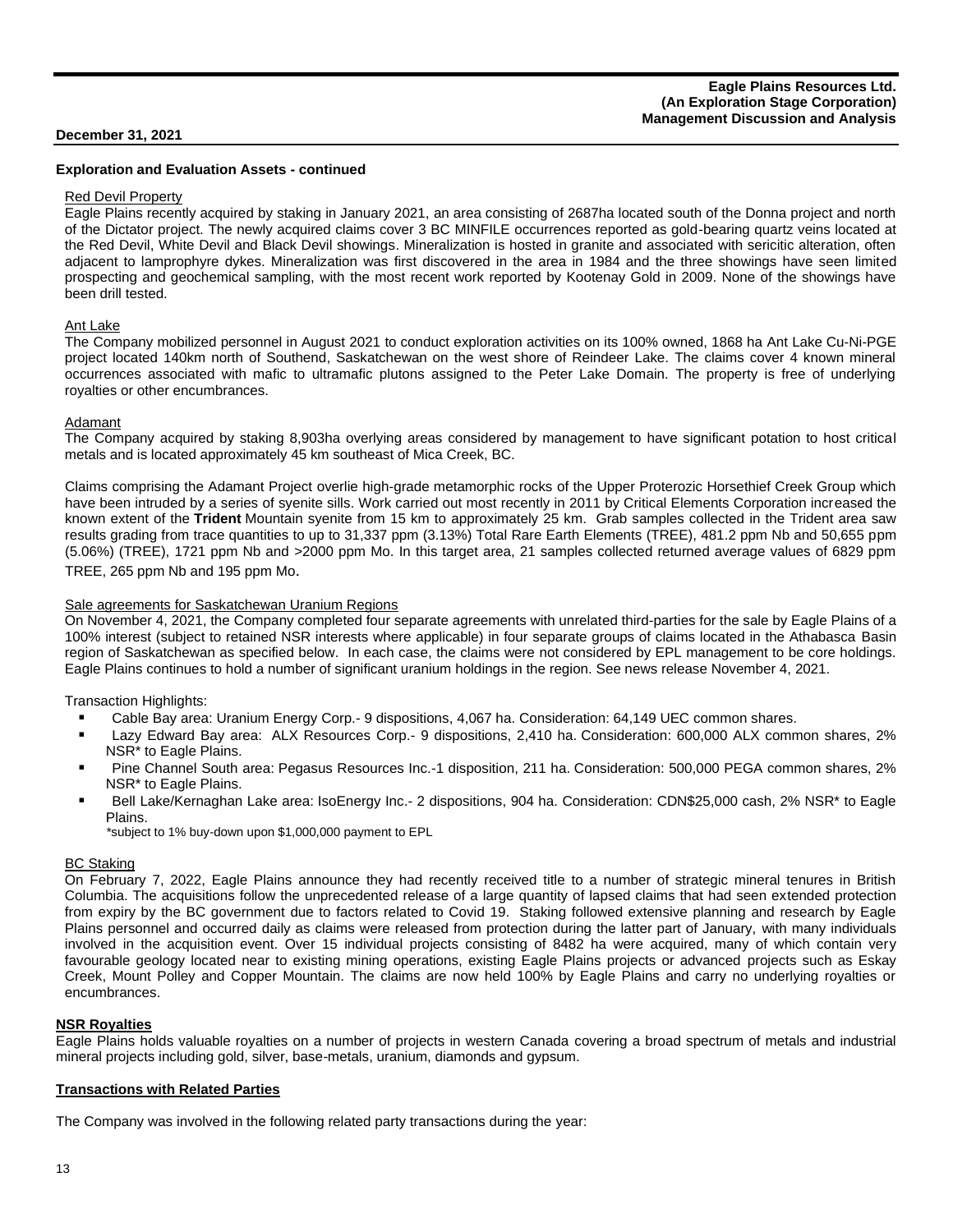#### **Transactions with Related Parties – continued**

(a) The Company is related to Taiga Gold Corp. ("Taiga") through common directors. During the year the Company had the following transactions with the related company:

|                                              | 2021            | 2020          |
|----------------------------------------------|-----------------|---------------|
| Administrative services provided by EPL      | 57.672          | \$.<br>57,672 |
| Costs reimbursed to EPL*                     | 24.678          | $$324,808$ *  |
| Costs reimbursed to TGA                      | (26, 599)<br>S. | -             |
| Exploration services provided by EPL         | \$1,843,739     | 142,661       |
| Proceeds to Taiga from EPL options exercised | (92, 250)<br>\$ | \$ (142,807)  |

\*Includes \$282,749 for spin-out costs recovered from Taiga Gold per the 2018 Plan of Arrangement.

At December 31, 2021, \$11,671 (2020 - \$19,442) is included in accounts receivable.

At December 31, 2021, \$92,250 (2020 - \$23,467) is included in accounts payable and accrued liabilities.

(b) Included in professional fees is \$3,140 (2020 - \$17,635) paid or accrued for legal fees to a law firm of which one of the directors, Darren Fach, is a partner.

#### (c) Compensation to key management

Compensation to key management personnel in the year:

|                         | 2021    | 2020    |
|-------------------------|---------|---------|
| Administration expenses |         |         |
| Management fees         | 108,500 | 105,000 |
| Wages and benefits      | 81,159  | 75,597  |
| Director's fees         | 22,500  | 22,500  |
| Professional fees       | 50,000  | 49.500  |
| Share-based payments    |         | 291,260 |
|                         | 262,159 | 543.857 |

- (d) Included in administration expenses is \$108,500 (2020 \$105,000) paid or accrued for management services to a company owned by a director and officer of the Company.
- (e) Included in administration expenses is \$81,159 (2020 \$75,597) paid or accrued for wages and benefits to a director and officer of the Company.
- (f) Included in professional fees is \$50,000 (2020 \$49,500) paid or accrued for accounting services to a director and officer of the Company.
- (g) Director fees of \$22,500 (2020 \$22,500) were paid to three directors of the Company.
- (h) The Company granted nil (2020 3,000,000) options, with exercise prices of \$nil (2020 \$0.20) and expiry dates of nil (2020 May 29, 2025 and October 5, 2025), to directors of the Company and recorded share-based payments of \$nil (2020 - \$291,260).

All related party transactions in the normal course of business have been measured at the agreed upon exchange amounts, which is the amount of consideration established and agreed to by the related parties. Amounts due to/from the related parties are non-interest bearing, unsecured and have no fixed terms of repayment unless otherwise specified.

#### **Disclosure of Management Compensation**

The Company has standard compensation agreements with certain Officers to pay for services as an officer of the Company. Payments, including bonuses, totaling \$239,655 (2020 - \$230,097) were paid out in the year.

The Company has a Stock Option Plan (the "Plan") to provide an incentive for directors and officers of the Company to directly participate in the Company's growth and development by providing them with the opportunity through options to purchase common shares to acquire an increased financial interest in the Company. At the discretion of the Corporate Governance and Compensation Committee ("CGCC") options are granted to individuals taking into account the Company's long-range objectives, comparing and matching in most cases option grants and holdings for similar positions in the comparator group, and previous grants to such individuals.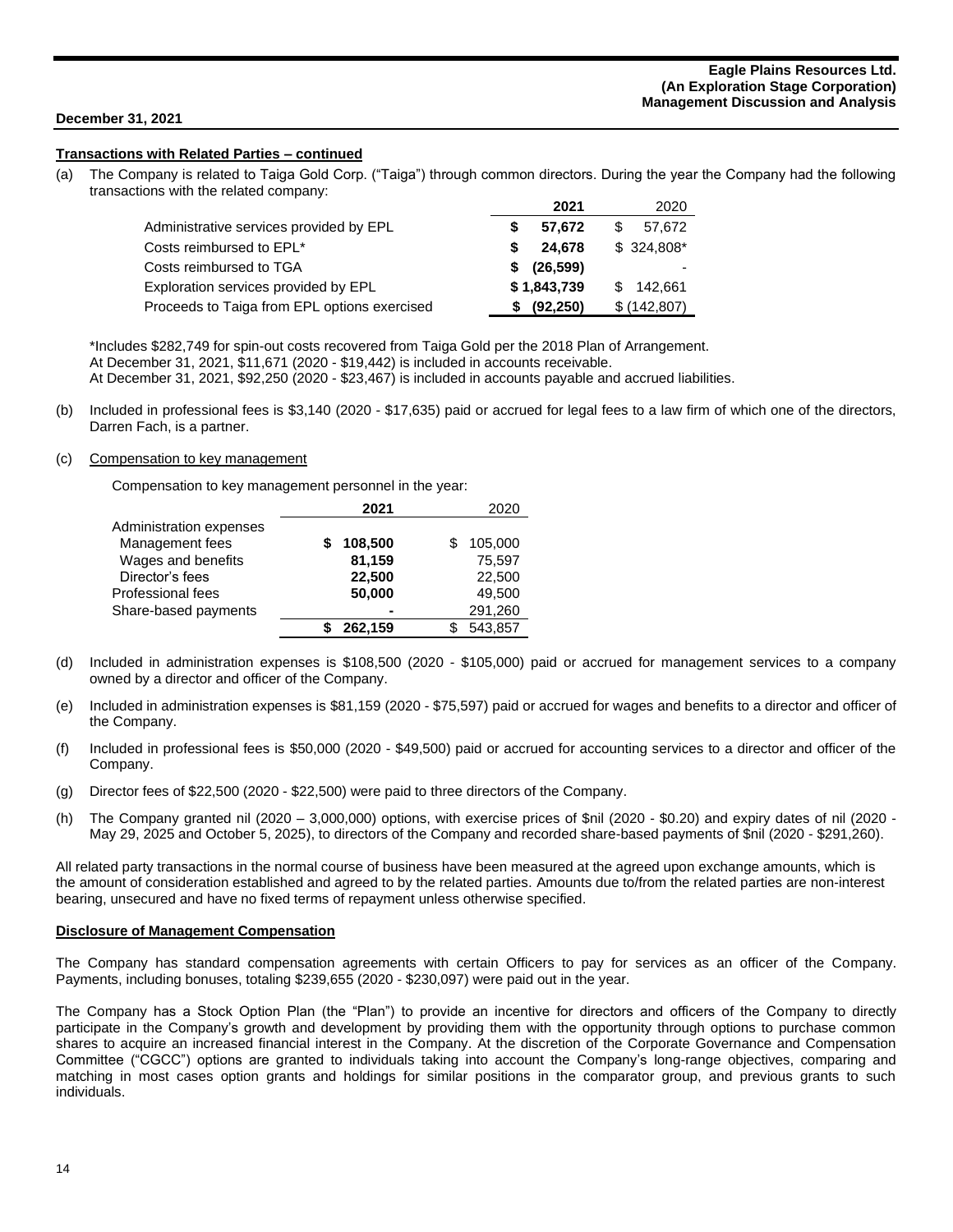## **Summary of Quarterly Results**

| Year<br>Quarter                                 | 2021<br>Dec 31 | 2021<br>Sep30 | 2021<br><b>Jun 30</b> | 2021<br>Mar 31 | 2020<br>Dec 31 | 2020<br>Sep 30 | 2020<br><b>Jun 30</b> | 2020<br>Mar 31 |
|-------------------------------------------------|----------------|---------------|-----------------------|----------------|----------------|----------------|-----------------------|----------------|
| Revenues <sup>1</sup>                           | 2,823,605      | 3,435,313     | \$2,381,490           | \$3,861,728    | \$2,055,037    | \$2,192,698    | \$259,803             | \$1,172,284    |
| Investment Income                               | 2.082          | .905          | 2,439                 | 2,970          | 4,601          | 4,800          | 9,566                 | 12,861         |
| Gain (loss) on sale of investments <sup>2</sup> | 49,797         | 40,816        | 15,017                | 6,526          | 28,296         | 270,207        | 590                   | 2,510          |
| Net Profit (Loss) <sup>3</sup>                  | 519,487        | 208.278       | (22, 735)             | 180,240        | (133,481)      | 618,987        | 1,678,122             | (126,986)      |
| Earnings (Loss) per Share - Basic               | 0.01           | 0.00          | (0.00)                | 0.00           | 0.00           | 0.01           | 0.02                  | (0.00)         |
| Diluted earnings (loss) per share               | 0.01           | 0.00          | (0.00)                | 0.00           | 0.00           | 0.01           | 0.02                  | (0.00)         |
| Assets                                          | 12,430,502     | 12,352,250    | 11,425,904            | 12,396,739     | 11,160,880     | 11,308,536     | 9,744,347             | 7,309,547      |

#### <sup>1</sup>Revenues

Revenues per quarter vary depending on the level of exploration activity on projects held by Eagle Plains and under option to third parties and independent projects contracted by TerraLogic.

#### <sup>2</sup>Gain (loss) on sale of investments

Sales of investments occur throughout the year as determined by management based on market conditions and corporate developments.

#### <sup>3</sup>Net Profit (Loss)

Profit (loss) for the quarter can be affected significantly by non-operating expenses such as share-based payments, write down of exploration and evaluation assets, depreciation and non-operating income items such as option proceeds in excess of carrying value, unrealized gain or losses on investments and gain or losses on sale of investments.

- The loss in Mar 31, 2020 includes option proceeds in excess of carrying value of \$285,169, gain on sale of investment of \$2,510 and an unrealized loss on investments of \$284,180.
- The income in Jun 30, 2020 includes gain on sale of equipment of \$18,579, gain on sale of investment of \$590 and an unrealized gain on investments of \$1,637,032 less share-based payments of \$218,653.
- The income in Sep 30, 2020 includes gain on sales of investment of \$270,207, option proceeds in excess of carrying value of \$59,682 and an unrealized loss on investments of \$69,429.
- The income in Dec 31, 2020 includes gain on sales of investment of \$28,296, option proceeds in excess of carrying value of \$372,848 and an unrealized loss on investments of \$158,649.
- The income in Mar 31, 2021 includes gain on sales of investment of \$6,526, option proceeds in excess of carrying value of \$248,750 and an unrealized loss on investments of \$115,176.
- The loss in June 30, 2021 includes gain on sales of investment of \$15,017 and an unrealized loss on investments of \$285,503.
- The income in Sept 30, 2021 includes a gain on sales of investments of \$40,816 and an unrealized loss on investments of \$202,836.
- The income in Dec 31, 2021 includes gain on sales of investment of \$49,797, option proceeds in excess of carrying value of \$156,250 and an unrealized gain on investments of \$833,545.

## **RESULTS OF OPERATIONS**

For the quarter ended December 31, 2021, the Company recorded net income of \$519,487 compared to a net loss of \$133,481 in 2020.

#### **Revenue**

Revenue from exploration services provided by the Company's wholly-owned subsidiary, TerraLogic Exploration Inc., on optioned and third-party properties was \$2,823,605 (2020 - \$2,055,037) and resulted in a gross profit for geological services of \$337,053 [11.9%] (2020 - \$305,054 [13.8%]). Revenue fluctuates depending on demand from third parties. Gross profit varies due to the composition of revenue between wages and services.

The Company included in income, option proceeds in excess of carrying value of \$156,250 (2020 - \$372,848). These excess proceeds are the result of shares and cash received during the quarter, pursuant to various option agreements, in excess of the carrying value of the respective exploration and evaluation assets.

Other income of \$548,498 (2020 - \$44,429) is comprised of rental income of \$7,377 (2020 – \$7,377), tenure and other services of \$26,523 (2020 – \$2,663), operating fees of 53,586 (2020 - \$31,990), sales of claims of \$456,784 (2020 - \$nil) and other miscellaneous income of \$4,151 (2020 – \$2,399).

Investment income of \$2,082 (2020 - \$4,601) is comprised of interest earned on deposits. The decrease is due to much lower interest rates in 2021.

The Company sold securities during the quarter, receiving proceeds of \$73,547 (2020 - \$48,106) with resultant gains on sales recorded of \$49,797 (2020 - \$28,296).

The Company recorded an unrealized gain on investments of \$833,545 (2020 - \$158,649). This represents the quarterly adjustment between bid market price and cost.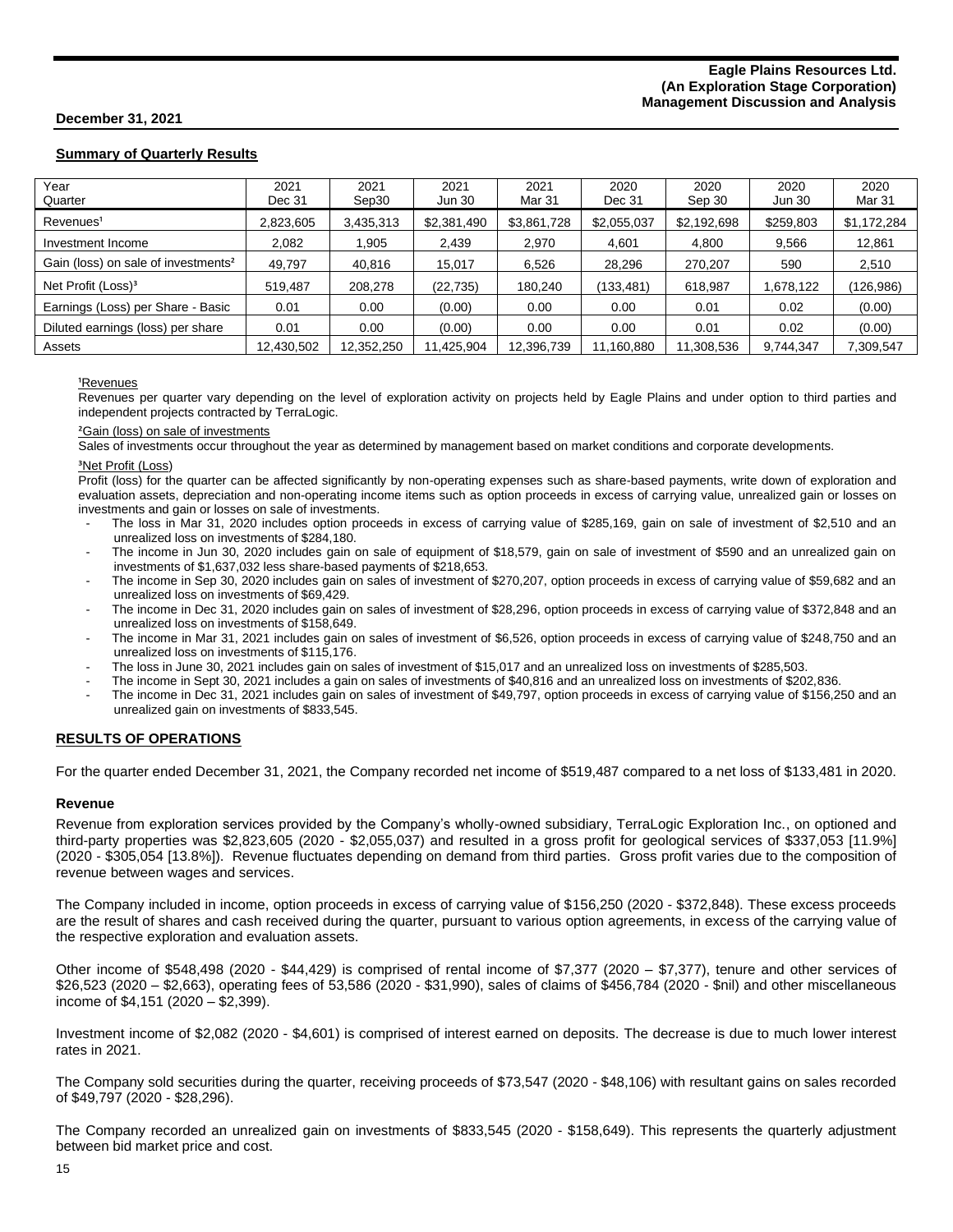#### **As at December 31, 2021**

#### **Expenditures**

For the quarter ended December 31, 2021, total geological expenses were \$2,486,552 (2020 - \$1,770,310), the increase in direct relation to the increase in revenue.

Operating expenses increased to \$572,085 (2020 - \$446,967). Administration costs increased to \$448,832 (2020 - \$322,682). Significant increases include wage costs of \$47,500, training and education costs of \$25,000 and increase in director fees of \$7,500.

Professional fees increased to \$49,660 (2020 - \$42,307). Public company costs decreased to \$9,929 (2020 - \$20,287) due to fees of \$4,500 related to the financing in September 2020 and costs for filing news releases on SEDAR reclassified of \$nil (2020 - \$6,988).

Trade shows, travel and promotion remained constant at \$63,664 (2020 - \$61,689).

#### **Summary of Quarterly Results - continued**

The Company recorded share-based payments of \$2,637 (2020 - \$224,822) for options granted and/or vested in the quarter.

The Company wrote down \$819,031 (2020 - \$54,875) of deferred exploration expenditures on properties determined to be impaired as pronounced in IFRS 6. Fewer planned exploration programs were proposed on certain properties which causes impairment per IFRS 6 (see note 3(d) in the consolidated financial statements).

#### **Investments**

The Company holds public traded securities having a market value of \$4,533,864 (2020 - \$3,415,145) comprised of common shares of third party optionees issued to the Company in accordance with the terms of certain option agreements. The increase in market value is due to recent upturns in market values of investments as well as the receipt of shares per option agreements.

The Company sold securities during the quarter, receiving proceeds of \$73,546 (2020 - \$48,106) with resultant gains on sales recorded of \$49,797 (2020 - \$28,296).

During the quarter the Company received 2,764,169 (2020 – 100,000) shares for the various option and property purchase agreements in effect with an attributed value of \$626,551 (2020 - \$5,000).

The market value is based on quoted closing bid prices for publicly traded shares and may not approximate trading prices at the time of disposition. Management regularly reviews the portfolio and makes decisions for trading based on current market trends and requirements of the Company.

#### **Exploration and Evaluation Assets**

The required detailed schedule of Exploration and Evaluation Assets is included in the Company's consolidated financial statements. For details of option agreements on properties refer to Note 7 in the consolidated financial statements.

During the quarter ended December 31, 2021, the Company made acquisition and exploration expenditures of \$198,555 (2020 - \$191,070) and received option payments of \$268,490 (2020 - \$25,000). As a result of option payments received, the Company recorded in income, proceeds in excess of carrying value of \$156,250 (2020 - \$372,848). The company wrote down exploration and evaluation assets of \$819,031 (2020 - \$54,875). The Company recorded a BCMETC claim for \$40,955 (2020 - \$5,518). As a result of the foregoing, exploration and evaluation assets totaled \$505,474 at December 31, 2021, down from \$1,214,625 at September 30, 2021.

During the quarter, the Company added tenure in BC by staking, sold 4 uranium properties in Sask, carried out a field program on the Slocan Graphite and subsequently entered into an option agreement on the Slocan Graphite property. As well, TerraLogic continued providing exploration services to numerous third parties.

#### **Off-Balance Sheet Arrangements**

Per the Taiga Plan of Arrangement, the Company has agreed to give Taiga a share of future proceeds upon the exercise of options and/or warrants on the basis of one Taiga share for every 2 Eagle Plains shares issued. As at December 31, 2021 the total commitment is for 715,000 options exercisable at \$0.15 with expiry dates of March 13, 2022 to February 19, 2023 and 2,217,000 warrants exercisable at \$0.40 and expiring February 7, 2022. During the quarter,  $1,845,000$  (2020 – 440,000) options were exercised for proceeds of \$276,750 (2020 - \$44,000) of which \$92,250 (2020 - \$14,667) was paid to Taiga.

#### **Critical Accounting Estimates**

The preparation of financial statements requires management to make estimates and assumptions that affect the reported amounts of assets and liabilities and disclosure of contingent assets and liabilities at the date of the financial statements and the reported amounts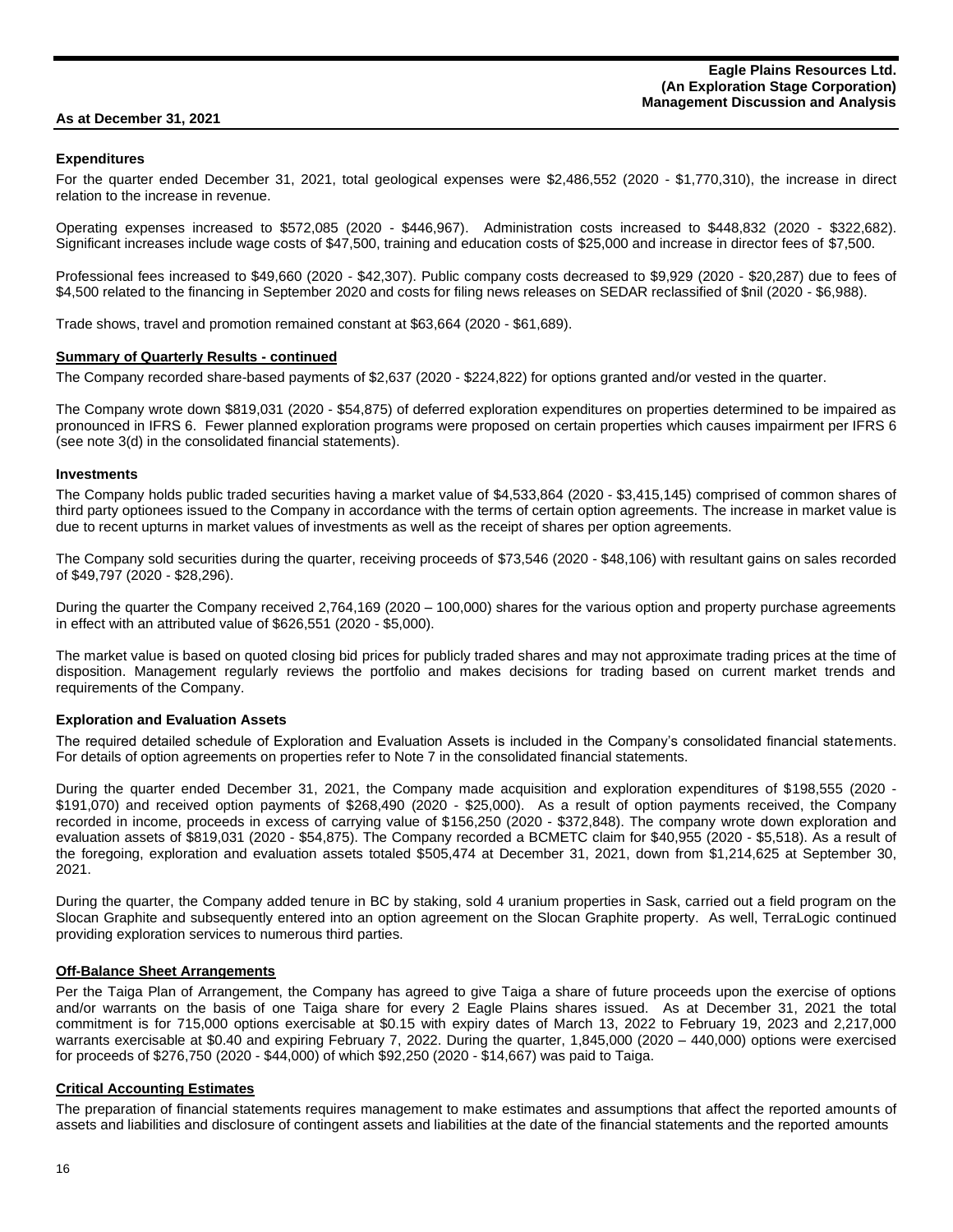#### **Critical Accounting Estimates - continued**

of revenues and expenses during the reporting period. The estimates and associated assumptions are based on historical experience and various other factors that are believed to be reasonable under the circumstances, the results of which form the basis of making the judgments about carrying values of assets and liabilities that are not readily apparent from other sources. Financial results as determined by actual events could differ from these estimates.

The estimates and underlying assumptions are continuously evaluated and reviewed on an ongoing basis. Revisions to accounting estimates are recognized in the period in which the estimate is revised if the revision affects only that period or in the period of the revision and further periods if the revision affects both current and future periods.

Significant areas requiring the use of management estimates include impairment of exploration and evaluation assets; provision of reclamation and environmental obligations, if any

Areas of significant judgment include the classification of financial instruments; recognition of deferred income taxes and contingencies reported in the notes to the consolidated financial statements; determining when the decline in fair value of investments is considered to be prolonged or significant; and the classification of exploration and evaluation expenditures, which requires judgment in determining whether it is likely that future economic benefits will flow to the Company as this would result in the properties being shown as mines under construction instead of exploration and evaluation assets.

#### **Financial Instruments**

The Company carries various financial instruments and it is management's opinion that the Company is not exposed to significant risks arising from these financial instruments. Substantially all of the Company's cash is held at two recognized Canadian National financial institutions. As a result, the Company is exposed to all of the risks associated with these institutions. See Note 13 in the consolidated financial statements.

#### **Disclosure of Outstanding Share Data**

The Company has an unlimited number of common shares without nominal or par value authorized for issuance.

At May 2, 2022, the Company has 102,844,669 (2020 – 99,789,669) common shares issued and outstanding. There are no other classes of shares outstanding.

- 1,845,000 (2020 3,340,000) shares were issued in the year for options exercised.
- Nil (2020 3,052,000) shares were issued for a financing completed in the year (see below "Financing').
- 50,000 (2020 50,000) shares were issued in fulfilment of an option agreement commitment.
- 1,160,000 shares were issued in January 2022 for options exercised.

At May 2, 2022, the Company has 9,535,000 (2020 – 8,770,000) stock options outstanding with expiry dates from February 19, 2023 to October 5, 2025.

- $\bullet$  1,845,000 (2020 3,340,000) options were exercised in the year.
- Nil (2020 4,800,000) options were granted in the year.
- 205,000 (2020 925,000) options expired or were cancelled in the year.
- 1,160,000 options were exercised in January 2022.
- 4,100,000 options were issued in January 2022.
- 100,000 options expired in March 2022
- 25,000 options were cancelled in March 2022

At May 2, 2022, the Company has 1,526,000 (2020 – 5,960,000) warrants outstanding with expiry dates of September 25, 2022. On February 7, 2022, 4,434,000 warrants expired.

A detailed schedule of Share Capital is included in Note 9 to the Company's consolidated financial statements.

#### **Financing**

On September 25, 2020, the Company closed a non-brokered public offering. The financing was offered to arms-length and non-arm's length investors and was comprised of 1,015,000 non-flow-through units and 2,037,000 flow-through units for a total issuance of 3,052,000 shares and gross proceeds of \$529,060. Non-flow-through units were sold at a price of \$0.16 per unit, each unit consisting of a non-flow-through common share and one-half non-flow-through common share purchase warrant, each whole warrant exercisable at \$0.30 for a 24-month period. Flow-through units were sold at a price of \$0.18 per unit, each unit consisting of a flow-through common share and a one-half non-flow-through common share purchase warrant, each whole warrant exercisable at \$0.30 for a 24-month period. All issued securities were subject to a hold period expiring January 26, 2021. On issuance, the Company bifurcated the flowthrough share into i) a flow-through share premium in the amount \$40,740, equal to the estimated premium investors pay for the flowthrough feature, which is recognized as an other liability, and ii) share capital. Upon expenses being incurred, the Company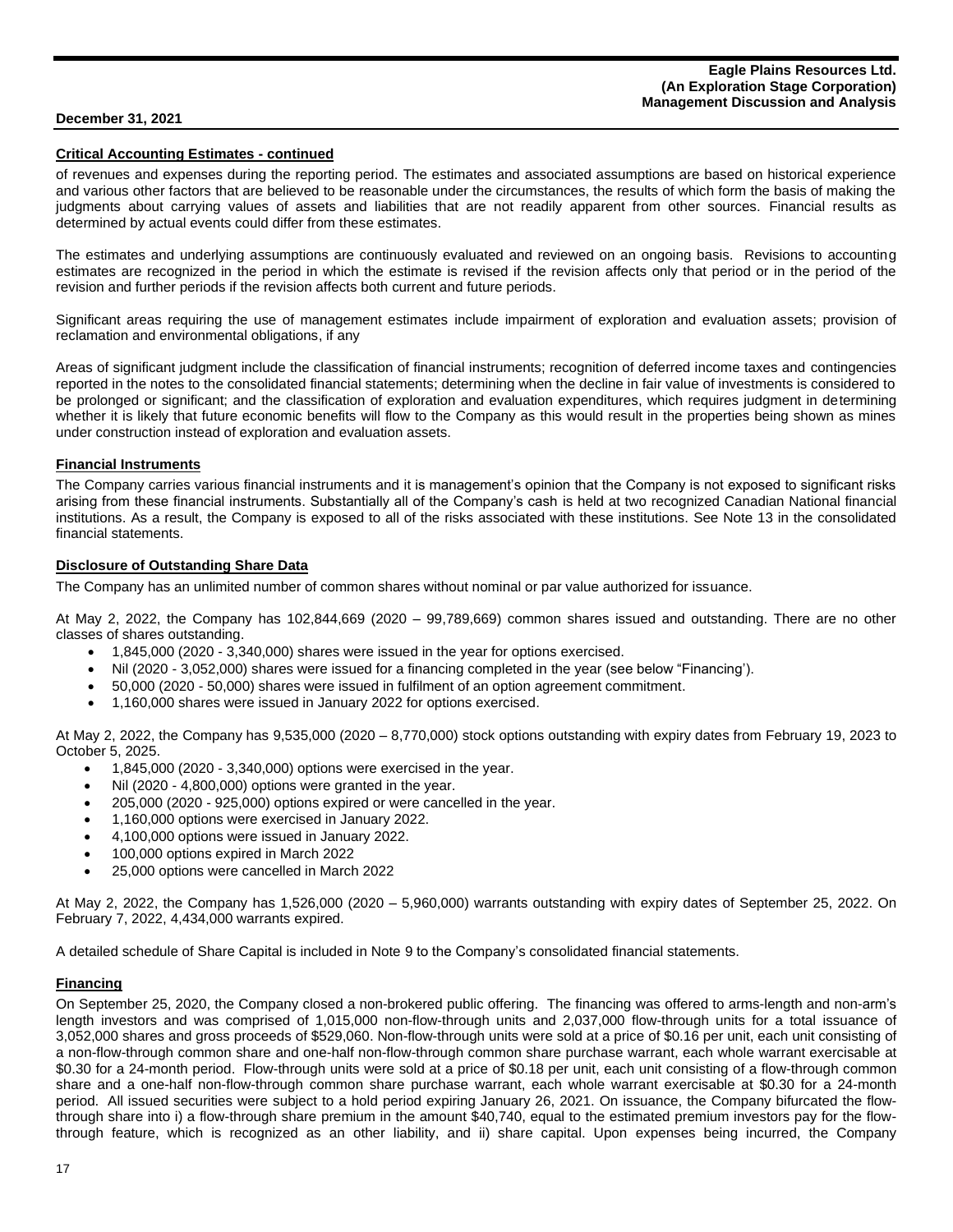derecognizes the other liability and recognizes a deferred tax liability for the amount of tax reduction renounced to the shareholders. The premium is recognized as other income and the related deferred tax is recognized as a tax provision.

#### **Eagle Plains Resources Ltd. (An Exploration Stage Corporation) Management Discussion and Analysis**

#### **December 31, 2021**

#### **Accounting Policies**

The consolidated financial statements for the Company for the year ending December 31, 2021 are prepared in accordance with accounting policies which are consistent with International Financial Reporting Standards ("IFRS") as issued by the International Accounting Standards Board ("IASB") and the International Financial Reporting Interpretations Committee ("IFRIC"). Refer to Note 3 to the consolidated financial statements for information pertaining to accounting standards and amendments effective for future years.

#### **Risk Factors**

#### **Exploration and Development**

Resource exploration and development is a speculative business, characterized by a number of significant risks including, among other things, unprofitable efforts resulting not only from the failure to discover mineral deposits but also from finding mineral deposits that, though present, are insufficient in quantity and quality to return a profit from production. The Company's properties are in the exploration stage. There is no assurance that the Company's mineral exploration and development activities will result in any discoveries of commercial bodies of minerals. The long-term profitability of the Company's operations will in part be directly related to the costs and success of its exploration and development programs, which may be affected by a number of factors.

Development of the Company's properties will only be potentially pursued if favourable exploration results are obtained that demonstrate that potential economic extraction of minerals is justified.

The business of exploration for minerals and mining involves a high degree of risk. Whether a mineral deposit can be commercially viable depends upon a number of factors, including, but not limited to, the particular attributes of the deposit, including size, grade and proximity to infrastructure; metal prices, which can be highly variable; and government regulations, including environmental and reclamation obligations. Few properties that are explored are ultimately developed into profitable, producing mines.

Substantial expenditures are required to establish the continuity of mineralized zones through drilling and to develop and maintain the mining and processing facilities and infrastructure at any site chosen for mining. No assurance can be given that funds required for any proposed development of the Company's properties can be obtained on a timely basis, if at all.

The marketability of any minerals acquired or discovered by the Company in the future may be affected by numerous factors which are beyond the control of the Company and which cannot be accurately predicted, such as market fluctuations, the proximity and capacity of milling facilities, mineral markets and processing equipment, and such other factors as government regulations, including regulations relating to royalties, allowable production, importing and exporting of minerals, and environmental protection, the combination of which may result in the Company not receiving an adequate return on investment capital.

There is no assurance that the TSX-V or any regulatory authority having jurisdiction will approve the acquisition of any additional properties by the Company, whether by way of option or otherwise.

#### **Financial Capability and Additional Financing**

The Company has limited financial resources, with its only source of operating income being cash and share payments from current option agreements and revenues generated from the exploration work of its wholly-owned subsidiary, TerraLogic Exploration Inc., and have no assurance that additional funding will be available to it for further exploration and development of its projects. There can be no assurance that it will be able to obtain sufficient financing in the future to carry out exploration and development work on its projects. The ability of the Company to arrange additional financing in the future will depend, in part, on the prevailing capital market conditions as well as the business performance of the Company.

#### **Mining Titles**

There is no guarantee that the Company's title to or interests in the Company's property interests will not be challenged or impugned. The acquisition of title to mineral properties is a very detailed and time-consuming process. Title to the area of mineral properties may be disputed. There is no guarantee of title to any of the Company's properties. The Company's properties may be subject to prior unregistered agreements or transfers and title may be affected by undetected defects. With the exception of certain Crown Granted Mineral Claims and legacy tenures, the Company has not surveyed the boundaries of its properties and consequently the boundaries may be disputed.

There can be no assurance that the Company's rights will not be challenged by third parties claiming an interest in the properties.

#### **Management**

The success of the Company is currently largely dependent on the performance of its officers. The loss of the services of these persons could have a materially adverse effect on the Company's business and prospects. There is no assurance the Company can maintain the services of its officers or other qualified personnel required to operate its business. Failure to do so could have a material adverse effect on the Company and its prospects.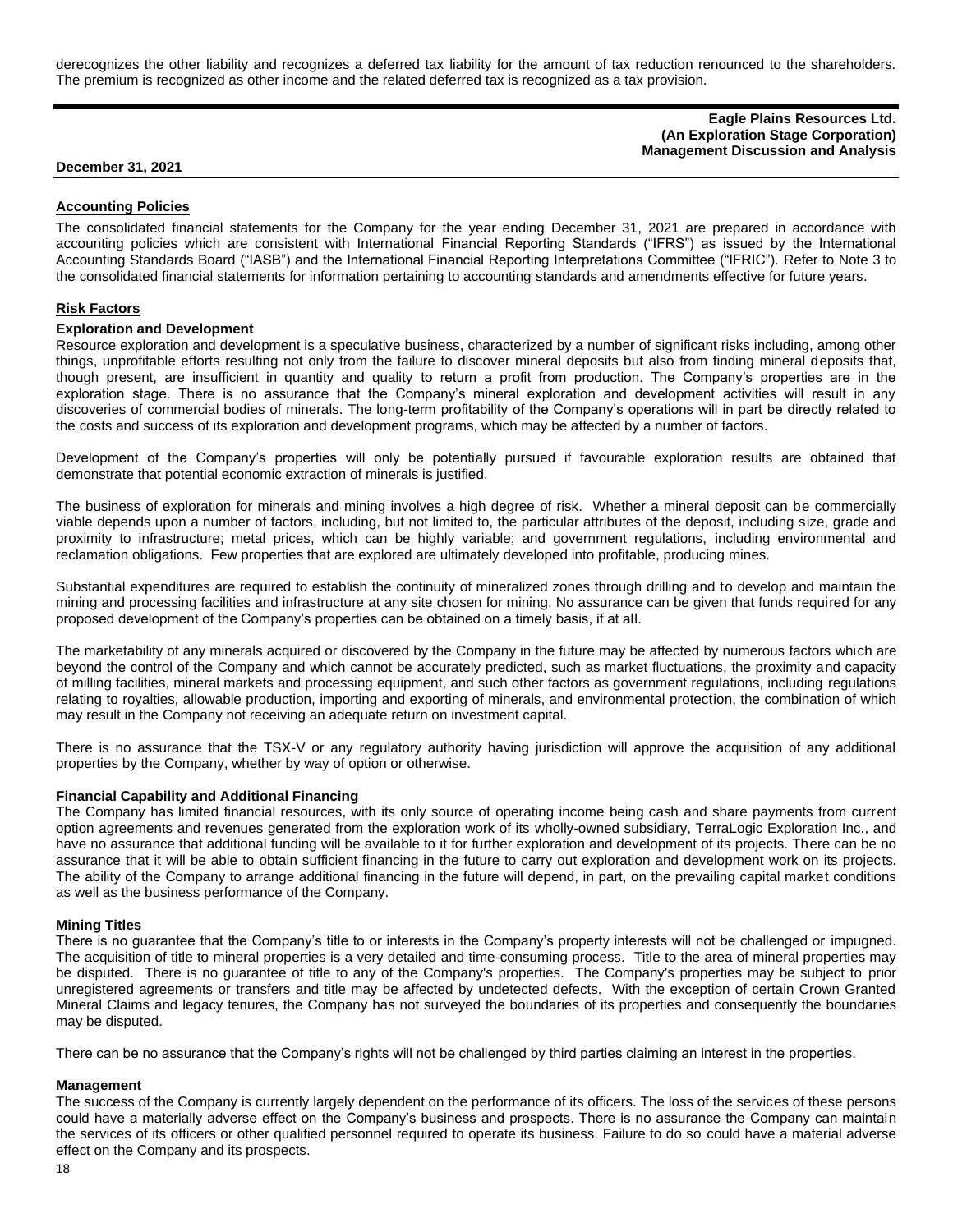#### **Eagle Plains Resources Ltd. (An Exploration Stage Corporation) Management Discussion and Analysis**

## **December 31, 2021**

## **Risk Factors - continued**

## **Conflicts of Interest**

Certain directors and officers of the Company are, and may continue to be, involved in the mining and mineral exploration industry through their direct and indirect participation in corporations, partnerships or joint ventures which are potential competitors of the Company. Situations may arise in connection with potential acquisitions in investments where the other interests of these directors and officers may conflict with the interests of the Company. Directors and officers of the Company with conflicts of interest will be subject to the applicable corporate and securities legislation, regulation, rules and policies.

#### **Dilution**

There are a number of outstanding options and warrants pursuant to which additional common shares of the Company may be issued in the future. Exercise of such options and warrants may result in dilution to the Company's shareholders. In addition, if the Company raises additional funds through the sale of equity securities, shareholders may have their investment further diluted.

#### **History of Losses and No Assurance of Profitable Operations**

The Company has incurred a loss since inception. There can be no assurance that the Company will be able to operate profitably during future periods. If the Company is unable to operate profitably during future periods, and is not successful in obtaining additional financing, the Company could be forced to cease its exploration and development plans as a result of lacking sufficient cash resources.

The Company has not paid dividends in the past and has no plans to pay dividends for the foreseeable future.

#### **Uninsurable Risks**

In the course of exploration, development and production of mineral properties, certain risks, and in particular, unexpected or unusual geological operating conditions may occur. These unexpected or unusual conditions may include rock bursts, cave-ins, fires, flooding and earthquakes. It is not always possible to fully insure against such risks and the Company may decide not to take out insurance against such risks as a result of high premiums or other reasons. Should such liabilities arise, they could reduce or eliminate any future profitability and result in increasing costs and a decline in the value of the securities of the Company.

#### **Environmental and Safety Regulations and Risks**

Environmental laws and regulations may adversely affect the operations of the Company. These laws and regulations set various standards regulating certain aspects of health and environmental quality. They provide for penalties and other liabilities for the violation of such standards and establish, in certain circumstances, obligations to rehabilitate current and former facilities and locations where operations are or were conducted. Furthermore, the permission to operate could be withdrawn temporarily where there is evidence of serious breaches of health and safety, or even permanently in the case of extreme breaches.

Significant liabilities could be imposed on the Company for damages, clean-up costs or penalties in the event of certain discharges into the environment, environmental damage caused by previous owners of acquired properties or non-compliance with environmental laws or regulations.

#### **Fluctuating Mineral Prices**

The Company's revenues, if any, are expected to be in large part derived from the sale of gold, copper, and possibly other metals. The prices of gold, copper, and other commodities have fluctuated widely in recent years and are affected by factors beyond the control of the Company including, but not limited to, economic and political trends, currency exchange fluctuations, economic inflation and expectations for the level of economic inflation in the consuming economies, interest rates, global and local economic health and trends, speculative activities and changes in the supply of gold and copper due to new mine developments, mine closures, and advances in various production and technological uses for gold and copper. All of these factors will have impacts on the viability of the Company's exploration projects that are impossible to predict with certainty.

#### **Competitive Conditions**

The mining industry is intensely competitive in all its phases, and the Company competes with other companies that have significantly greater financial resources and technical facilities. Competition in the precious metals mining industry is primarily for mineral rich properties which can be developed and produced economically; the technical expertise to find, develop, and produce such properties; the labour to operate the properties; and the capital for the purpose of financing development of such properties. Many competitors not only explore for and mine precious metals but conduct refining and marketing operations on a world-wide basis and some of these companies have much greater financial and technical resources than the Company. Such competition may result in the Company being unable to acquire desired properties, recruit or retain qualified employees or acquire the capital necessary to fund its operations and develop its properties. The Company's inability to compete with other mining companies for these mineral deposits could have a material adverse effect on the Company's results.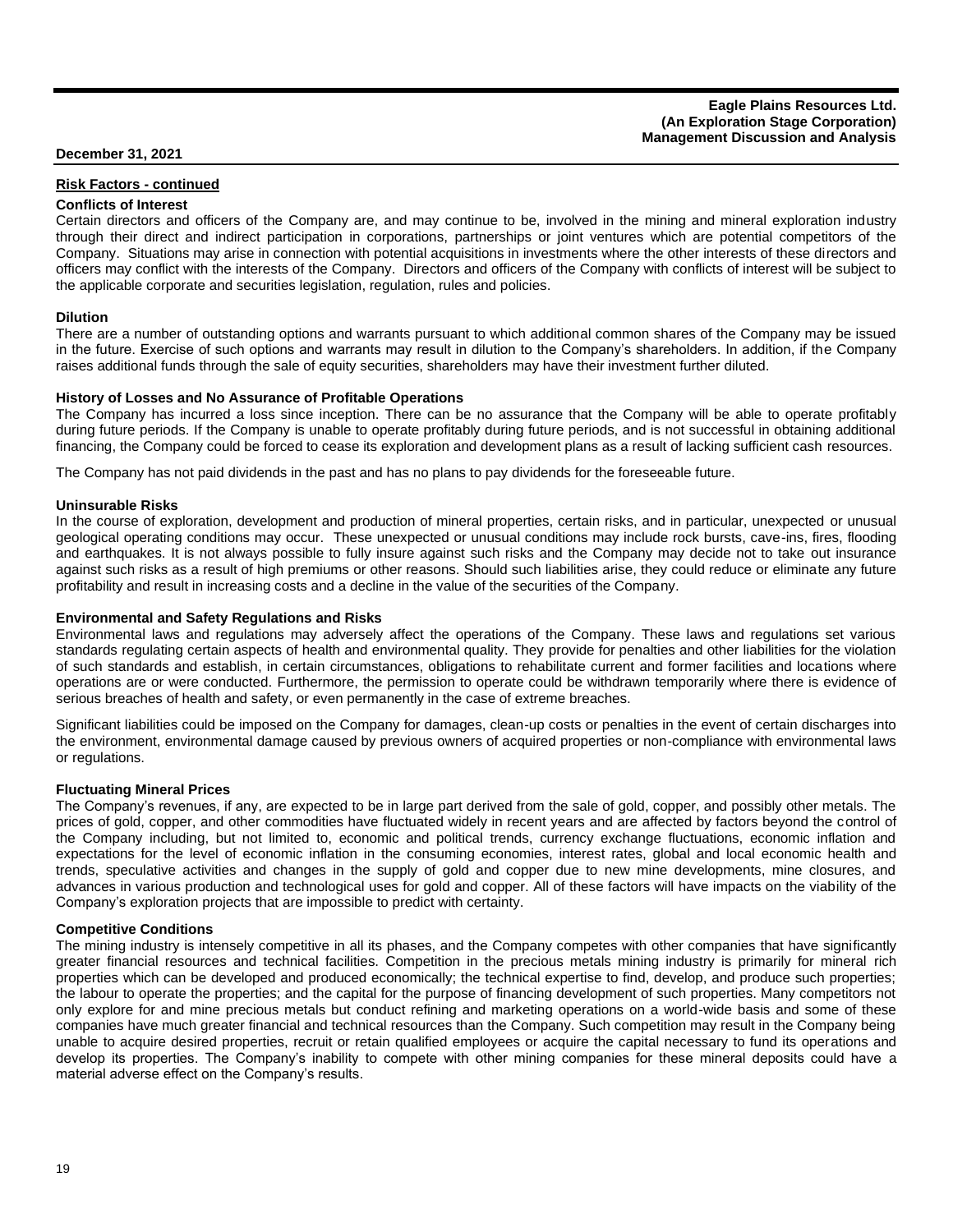#### **Price Volatility of Publicly Traded Securities**

In recent years, the securities markets in the United States and Canada have experienced high levels of price and volume volatility, and the market prices of securities of many companies have experienced wide fluctuations in price which have not necessarily been related to the operating performance, underlying asset values or prospects of such companies. There can be no assurance that continual

> **Eagle Plains Resources Ltd. (An Exploration Stage Corporation) Management Discussion and Analysis**

#### **December 31, 2021**

#### **Risk Factors - continued**

fluctuations in price will not occur. Any quoted market for the common shares may be subject to market trends generally, notwithstanding any potential success of the Company in creating revenues, cash flows or earnings.

# **Inadequate Infrastructure May Affect the Company's Operations**

Mining, processing, development and exploration activities depend, to one degree or another, on adequate infrastructure. Reliable roads, bridges, power sources and water supply are important determinants, which affect capital and operating costs. Unusual or infrequent weather phenomena, sabotage, community, government or other interference in the maintenance or provision of such infrastructure could adversely affect the Company's operation, financial condition and results of operations.

#### **Coronavirus (COVID-19)**

During 2020-2021 there has been a global pandemic outbreak of COVID-19. The actual and threatened spread of the virus globally has had a material adverse effect on the global economy and, specifically, the regional economies in which the Company operates. The pandemic could continue to have a negative impact on the stock market, including trading prices of the Company's shares and its ability to raise new capital. These factors, amongst others, could have a significant impact on the Company's operations. To this point, the Company has been able to continue with business with minimal impact but the Company cannot predict the duration or magnitude of the adverse results of the outbreak and its effects on the Company's business or future results of operations at this time. The consolidated financial statements do not include any adjustments to the amounts and classification of assets and liabilities that might be necessary should the Company be unable to continue in business.

#### **Risks and Uncertainties**

Management's estimates of mineral prices, mineral resources and operating costs are subject to certain risks and uncertainties which may affect the Company's operation. Although management has made its best estimate of these factors, it is possible that material changes could occur which may adversely affect management's estimate of operating requirements. The Company's success will be dependent upon the extent to which it can discover mineralization or acquire mineral properties and the economic viability of developing its properties. Substantially all of the Company's operating and exploration funding must be derived from external financing. Should changes in equity market conditions prevent the Company from obtaining additional external financing; the Company will need to review its exploration and development programs and future planning.

#### **Other MD & A Requirements**

Additional information relating to the Company is available on the SEDAR website: [www.sedar.com](http://www.sedar.com/) under "Company Profiles" and "Eagle Plains".

#### **Forward Looking Statements**

"All statements other than those of a historical nature are 'forward-looking statements' that may involve a number of unknown risks, uncertainties and other factors. Although the Company believes the expectations expressed in such forward-looking statements are based on reasonable assumptions, such statements are not guarantees of future performance and actual results or developments may differ materially from those in forward-looking statements."

#### **Subsequent Events**

In January 2022, the Company received \$130,000 cash and 300,000 shares valued at \$20,500 pursuant to various option agreements in place.

In February 2022, the Company received 100,000 shares valued at \$7,500 pursuant to various option agreements in place.

In March 2022, the Company received \$90,000 pursuant to various option agreements in place.

In April 2022, the Company received cash of \$3,223,120 for shares held of Taiga Gold Corp. Taiga was involved in a Plan of Arrangement whereby all outstanding shares were purchased by the purchaser.

#### **Outlook**

Eagle Plains' management has maintained its strategy of continuing research and acquisitions and anticipates continued success in attracting joint-venture participation to further advance projects, particularly in this emerging bull market for equities and precious metals. By doing so, the Company maintains a very healthy treasury and minimizes exploration risk. Eagle Plains will continue to seize opportunities as they are presented. TerraLogic Exploration Inc., a 100%-owned subsidiary of Eagle Plains continues to successfully market its experienced personnel, technical abilities and equipment to third-parties, and is functioning well as an independent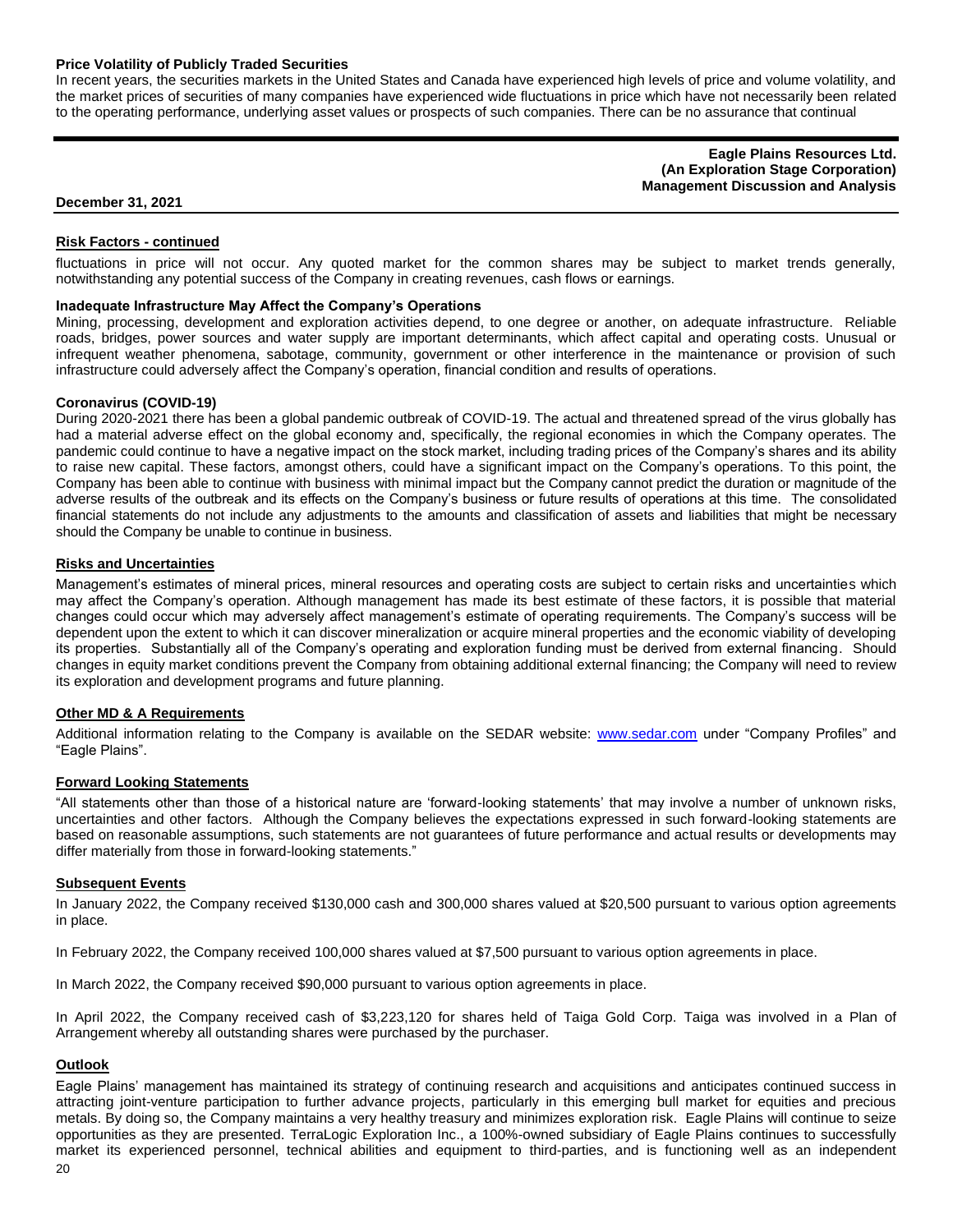contracting unit. This serves two important purposes - it not only avails a full complement of technical capabilities to Eagle Plains, but also provides substantial revenues through operations.